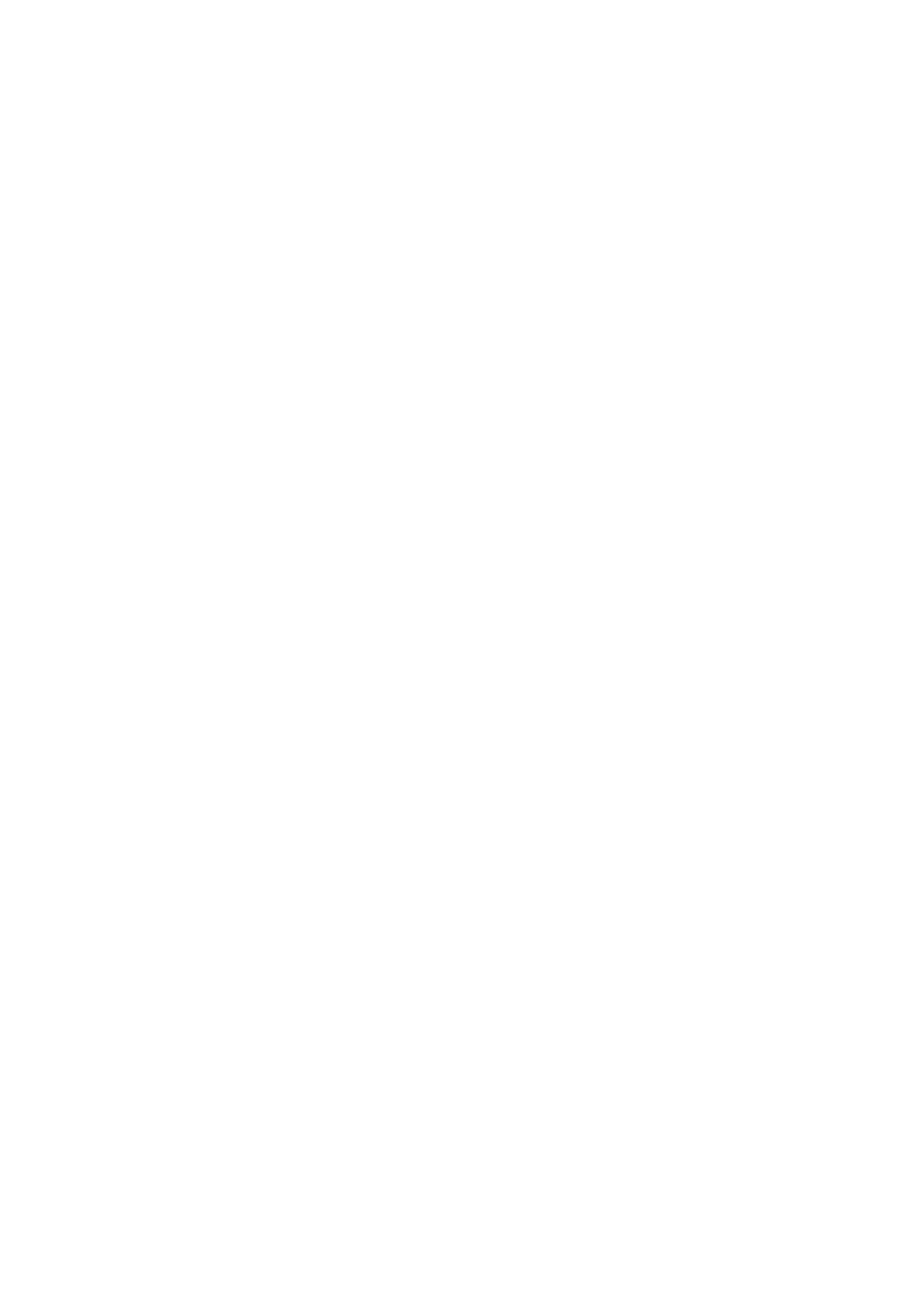# Words of Crisis, Crisis of Words:

## *Ireland and the Representation of Critical Times*

Edited by

María Losada-Friend, Auxiliadora Pérez-Vides and Pilar Ron-Vaz

Cambridge **Scholars** Publishing

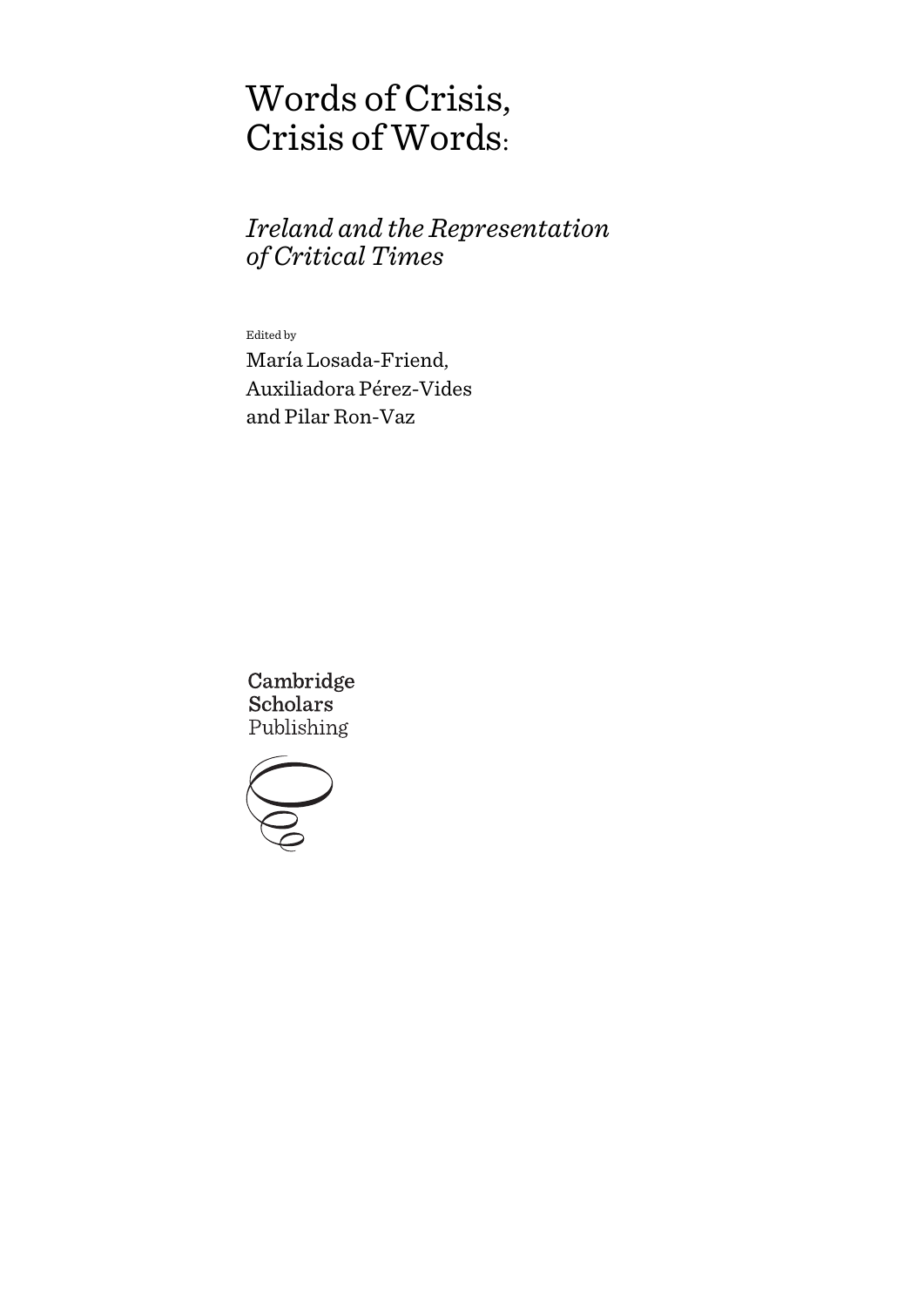Words of Crisis, Crisis of Words: Ireland and the Representation of Critical Times

Edited by María Losada-Friend, Auxiliadora Pérez-Vides and Pilar Ron-Vaz

This book first published 2016

Cambridge Scholars Publishing

Lady Stephenson Library, Newcastle upon Tyne, NE6 2PA, UK

British Library Cataloguing in Publication Data A catalogue record for this book is available from the British Library

Copyright © 2016 by María Losada-Friend, Auxiliadora Pérez-Vides, Pilar Ron-Vaz and contributors

All rights for this book reserved. No part of this book may be reproduced, stored in a retrieval system, or transmitted, in any form or by any means, electronic, mechanical, photocopying, recording or otherwise, without the prior permission of the copyright owner.

ISBN (10): 1-4438-8887-7 ISBN (13): 978-1-4438-8887-5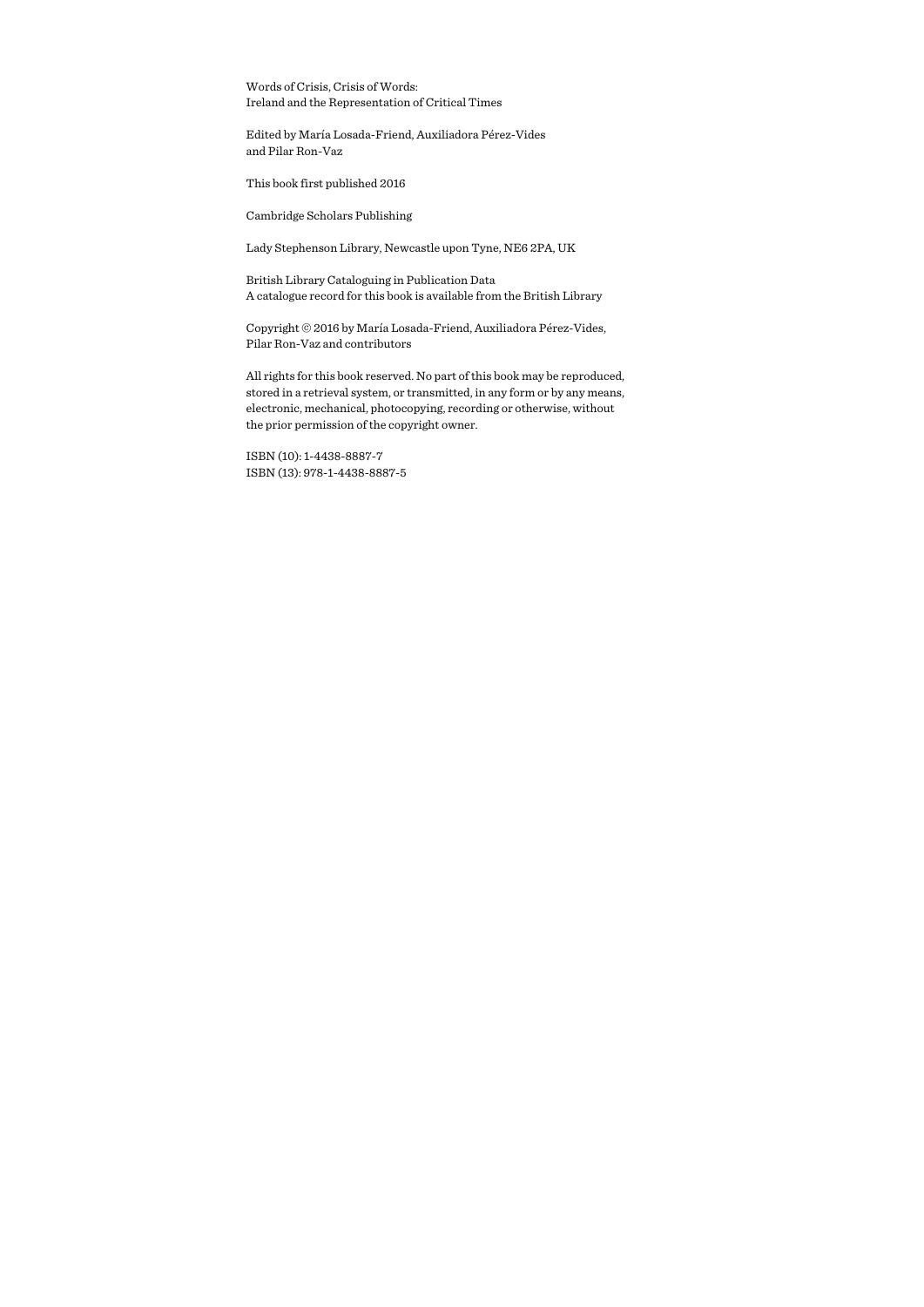## TABLE OF CONTENTS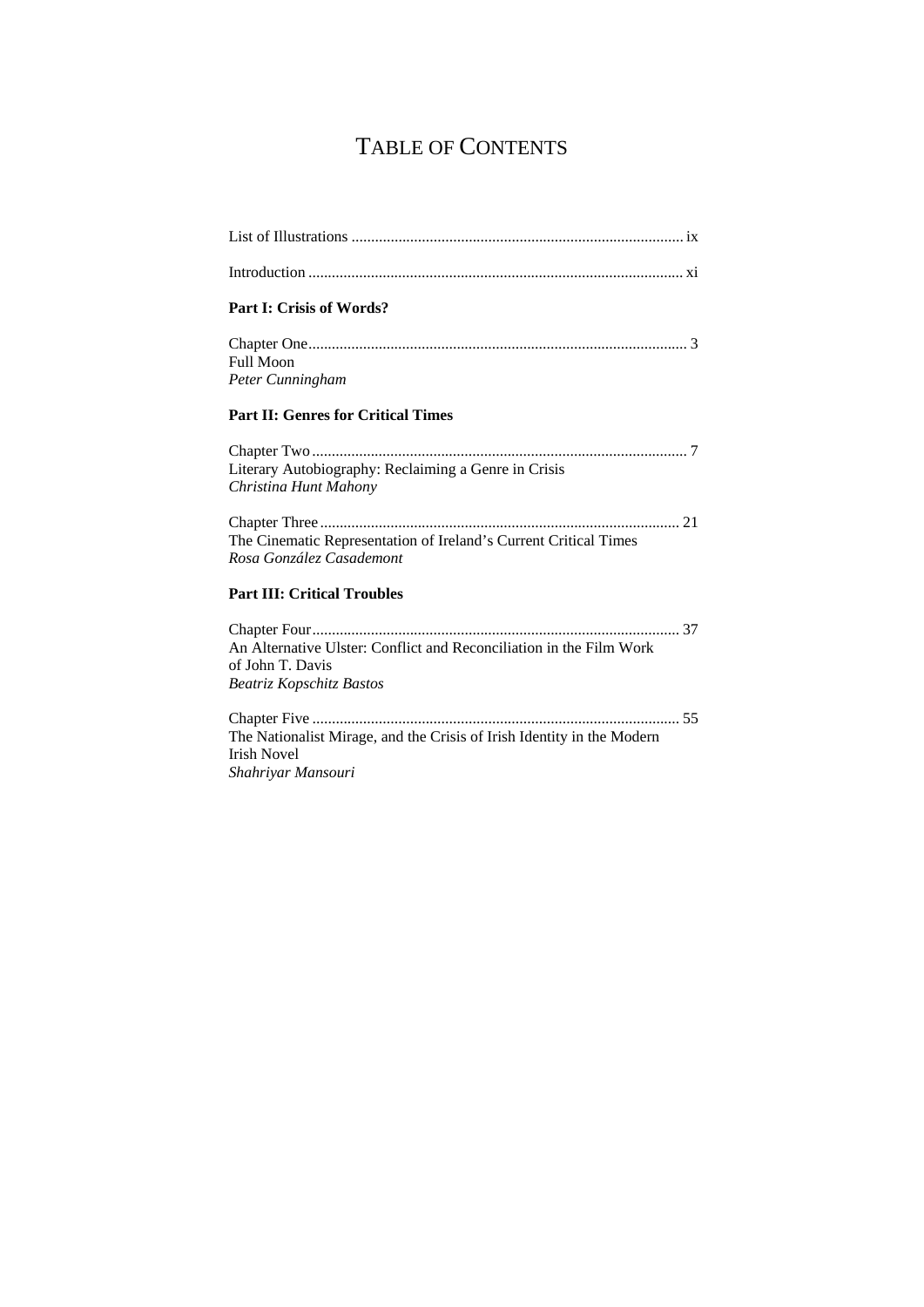#### vi Table of Contents

| Deirdre Madden's Fiction at the Crossroads of (Northern-)Irish Politics, |  |
|--------------------------------------------------------------------------|--|
| Art and Identity                                                         |  |
| Marisol Morales Ladrón                                                   |  |

#### **Part IV: Domestic Crisis: Dysfunction, Anxiety and Healing**

Chapter Seven ............................................................................................ 91 Crisis and Dysfunction in the Irish Family: Dorothy Nelson's Fiction *Asier Altuna-García de Salazar*

Chapter Eight ........................................................................................... 105 The Healing Power of Words in Jennifer Johnston's *Two Moons Silvia Díez Fabre*4

#### **Part V: Exposing Personal and National Crisis**

| Handling Religious Crisis from the Deathbed: Quakers' Conduct<br>Literature in Ireland towards the End of the Seventeenth Century<br>Antonio José Couso Liañez |  |
|----------------------------------------------------------------------------------------------------------------------------------------------------------------|--|
| The Irish Trace and the Famine in Wuthering Heights<br>Purificación García Sáez                                                                                |  |
| Volunteers, Brian Friel's Answer to a Time of Crisis<br>María Gaviña Costero                                                                                   |  |

### **Part VI: Critical Humour**

| Walter Starkie and the Easter Rising: Facing History with Humour |  |
|------------------------------------------------------------------|--|
| Verónica Membivre                                                |  |
|                                                                  |  |
|                                                                  |  |
| Comic Catharsis in Mark Doherty's Trad                           |  |
| Munira H. Mutran                                                 |  |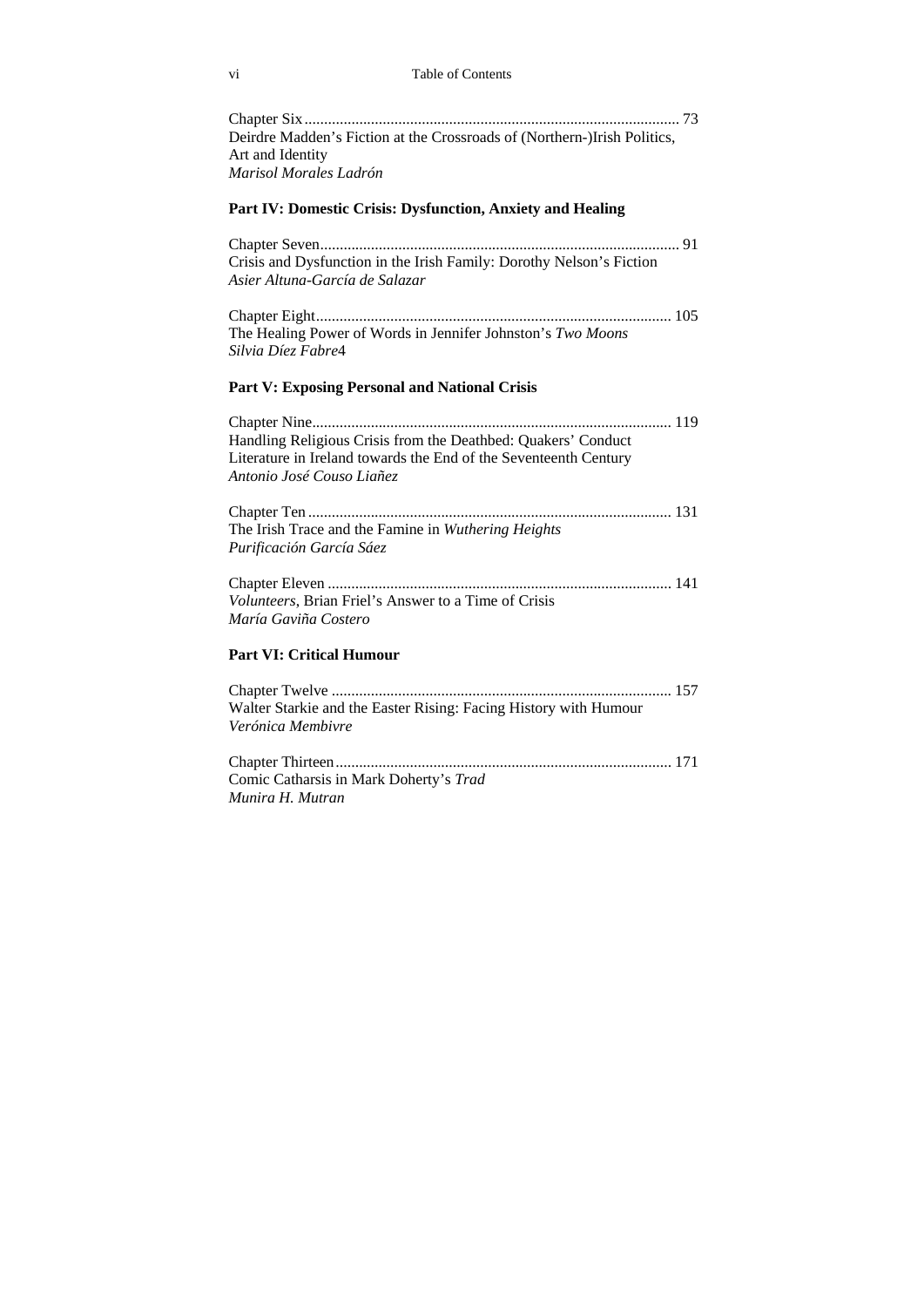### **Part VII: Aesthetic Approach to Social Crisis in Modern and Contemporary Times**

| Beckett from the Ruins: Crisis, the Social and How It Is<br><b>Paul Stewart</b>                                        |
|------------------------------------------------------------------------------------------------------------------------|
| An Analysis of Modern Day Dubliners in Roddy Doyle's "Recuperation"<br>Burcu Gülüm Tekin                               |
| Ef/Facing Critical Times: Dialectics of Forgetting and Remembering<br>in Emer Martin's Baby Zero<br>Aida Rosende Pérez |
| Dark Twins and Black Cormorants: Migrant Others in Contemporary<br><b>Irish Poetry</b><br>Pilar Villar-Argáiz          |
| <b>Part VIII: Talking about Crisis</b>                                                                                 |
| An Interview with Peter Cunningham<br>Juan Francisco Elices Agudo                                                      |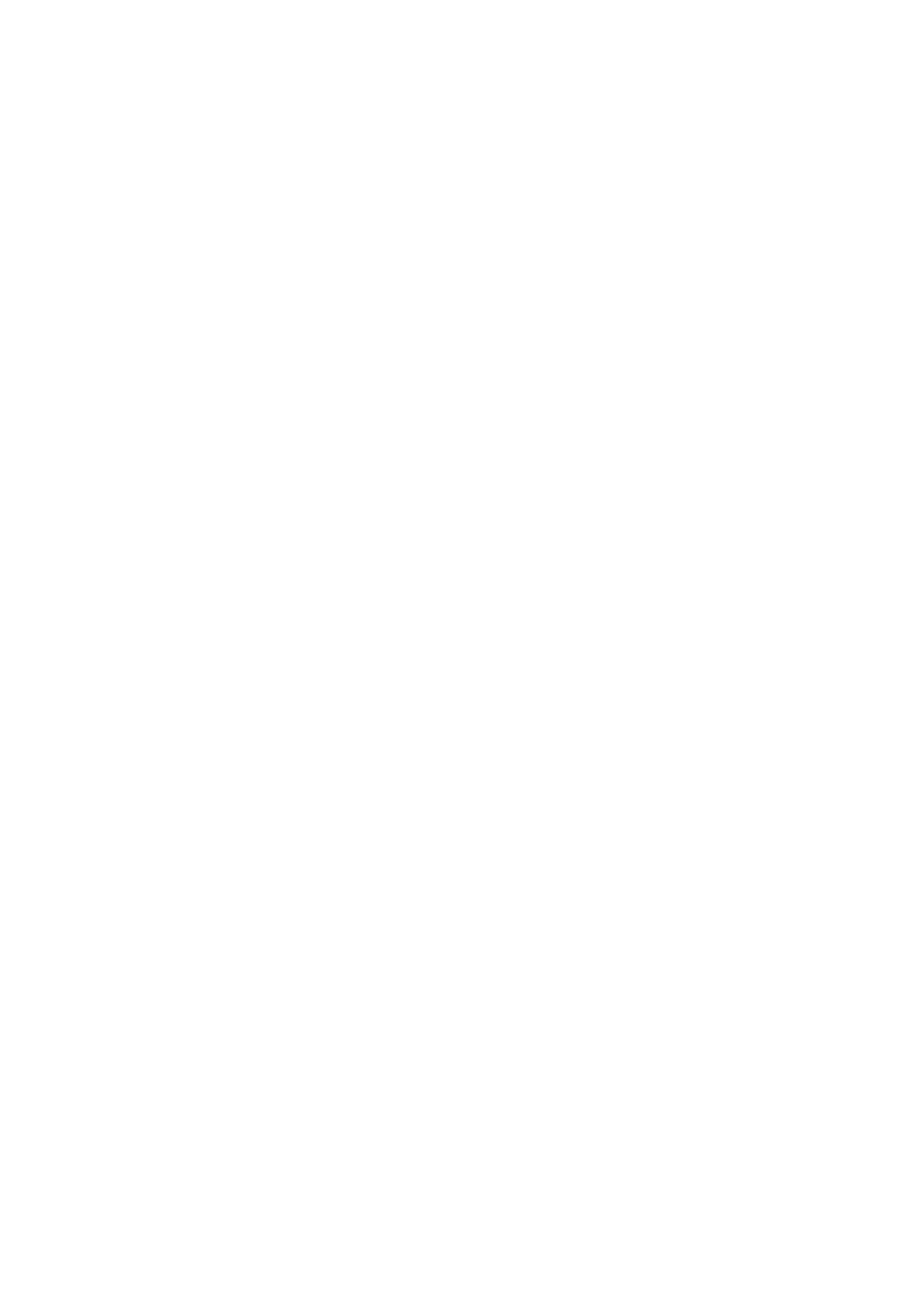## LIST OF ILLUSTRATIONS

| Fig. 4-3. Legendary Good Vibrations store in Great Victoria Street 44  |
|------------------------------------------------------------------------|
| Fig. 4-4. Elvis: Good Vibrations sign board and landmark  44           |
|                                                                        |
| Fig. 4-6. Power in the Blood: opening poetic composition  45           |
|                                                                        |
| Fig. 4-8. Poles and wires: recurrent motifs in Davis's films 46        |
| Fig. 4-9. Poles, wires and the Union Jack outside Maze Prison  47      |
| Fig. 4-10. Vernon Oxford: "Be Careful of the Stones that You Throw" 47 |
|                                                                        |
|                                                                        |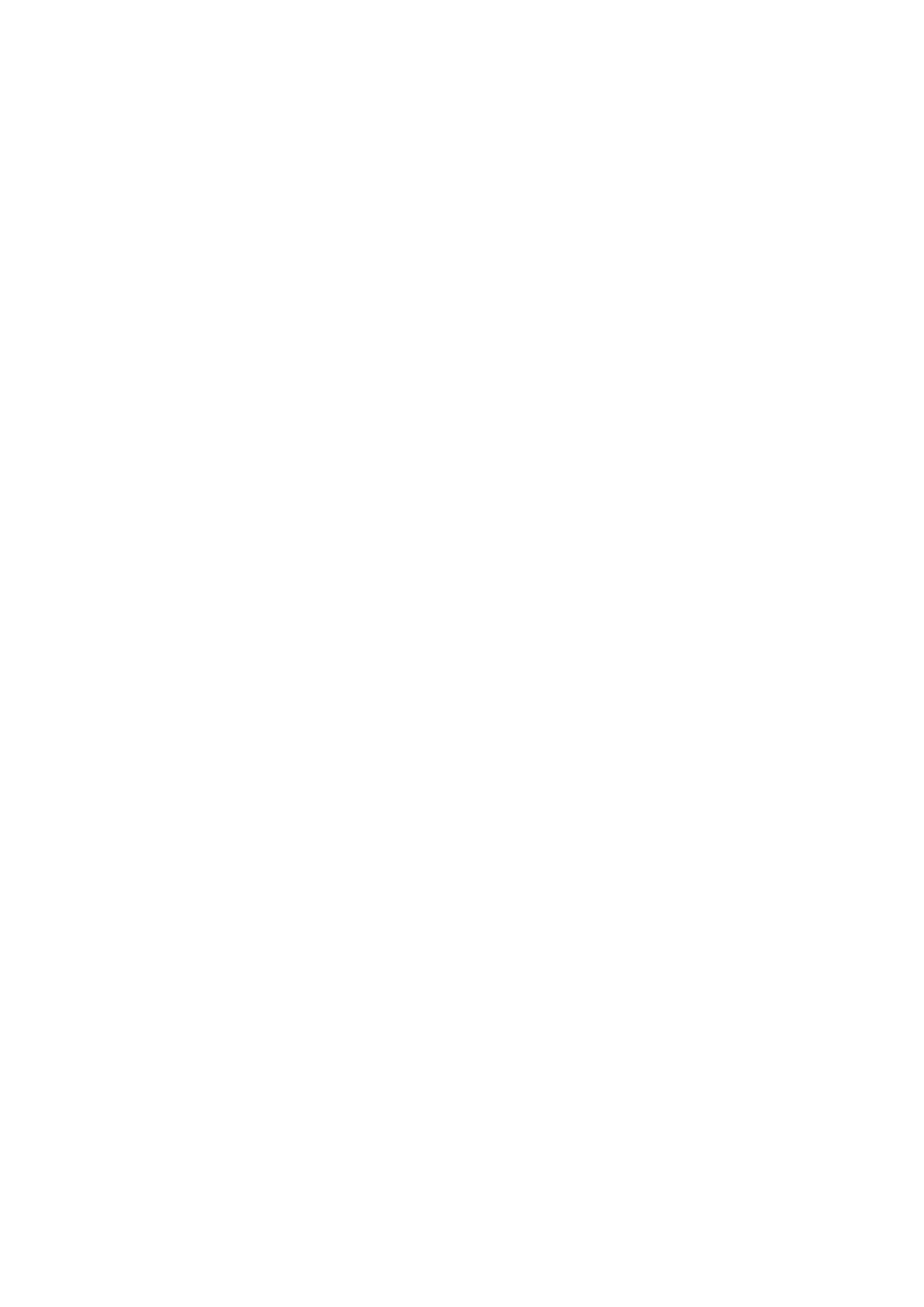### **INTRODUCTION**

Immersed as we are in times of global and economical trouble, and given the implications that this situation holds for social life and artistic expression, serious reflection is needed in order to face, resist, fight and survive what is now acknowledged as a world crisis, a point of no return from whence new attitudes and challenges are rapidly emerging. From the perspective of Irish Studies, reflection on critical times in the past, the present, and the near future provides a stimulating space for dialogue that reconsiders the features and new constructions of Irish identity. Ireland has often been through critical times that it has overcome, repressed, or transformed, for better or for worse. This valuable cultural experience allows us to look at and face new challenges in new ways and in an ever changing Ireland.

The present volume, *Words of Crisis, Crisis of Words: Ireland and the Representation of Critical Times*, offers a collection of papers dealing with how adversities have been tackled and expressed artistically from various perspectives in Ireland. Taken together, the many approaches to critical times that appear in the chapters prove how, surrounded by outbursts of pessimism, financial hecatombs, and individual and collective discouragement, the academic community can find meaning based on hard, intellectual work, and on serious updated research. The monograph encompasses a collection of chapters by scholars specialising in Irish Studies who provide reflections and discussions on the broad topic of crisis and Ireland, its description and representation, and the different ways in which difficulties have been argued about, imagined, or even solved.

Paradoxically, with its extensive revisions of critical times, the volume optimistically looks for ways to learn from them within the academic realm, knowing that in rough times, common effort, analysis and search for answers are the best weapons to avoid discouragement and seek new solutions. All in all, *Words of Crisis, Crisis of Words* aims to describe the multiple modes of representation of such negotiation, which may lead to what Brendan Kennelly proposed in his poem, "Begin":

Though we live in a world that dreams of ending That always seems about to give in Something that will not acknowledge conclusion Insists that we forever begin.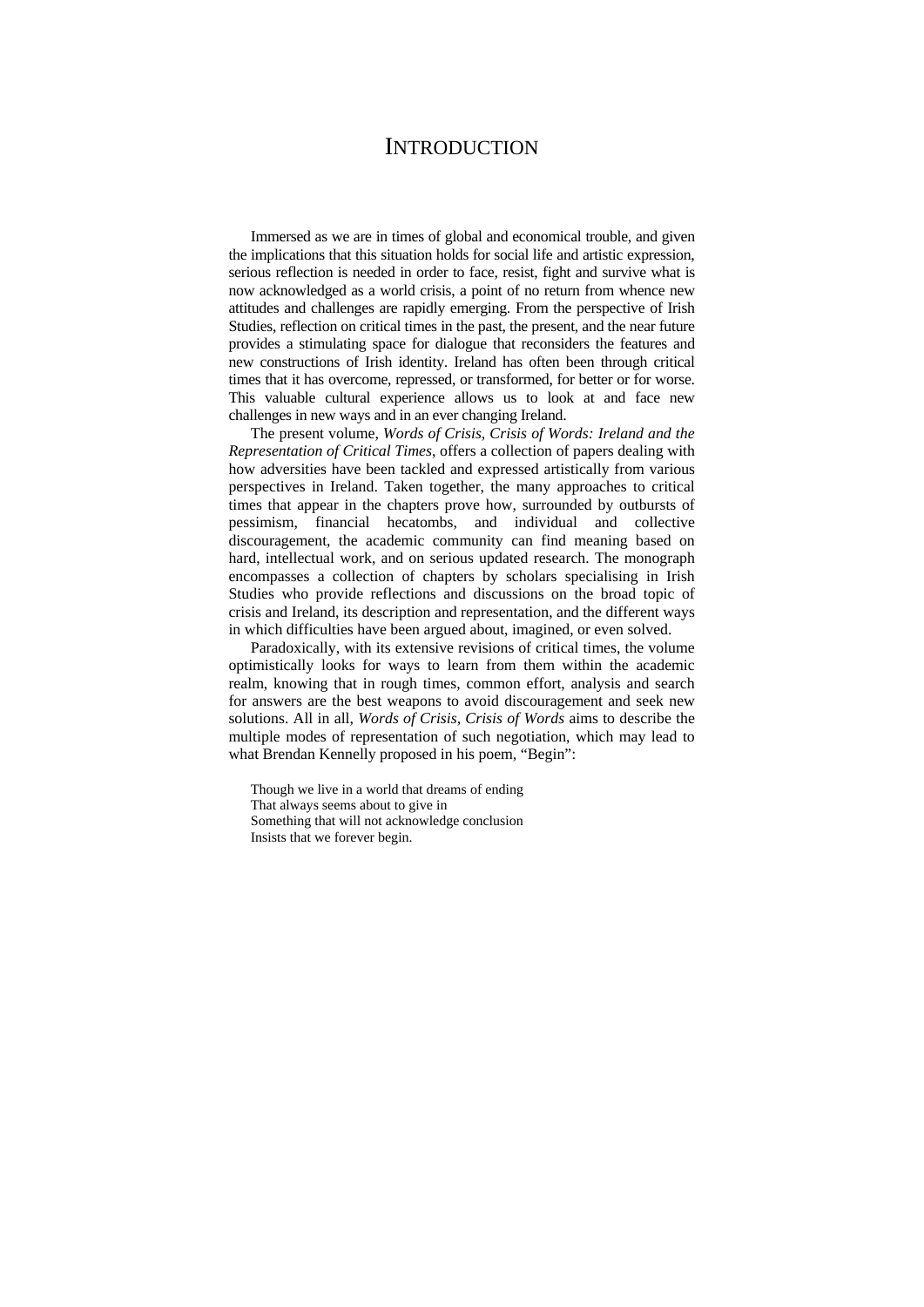Part I is entitled "Crisis of Words?" and it opens with Peter Cunningham's narrative piece, "Full Moon", in which the writer lays aside his wellknown satiric discourse to provide a simple but enriching set of personal reflections. In the tradition of night thoughts, and philosophical and sincere meditations, an entrance into an Irish wood brings the narrator to contemplate winter thoughts in solitude as his mind surrenders to the observation of nature. Wrens, sky, fox, ponds, ducks, geese, midlands bogs, and a woodcock are seen under a wonderful, meaningful full moon, and they become elements that set the errant mind back to Jerusalem. With a new Irish wandering attitude, the narrator lets his mind fly and finds solace, to silently pray "for all that has passed and whatever lies ahead." Cunningham's text significantly embraces Ireland and the Middle East and inaugurates the volume with a smooth, spontaneous, yet transcendental desire for unity.

Part II unifies four chapters with a revision of artistic genres that have been transformed to face critical times. In "Literary Autobiography— Reclaiming a Genre in Crisis" Christina Hunt Mahony reclaims the value of literary autobiography by reflecting on the positive sign of the relevant number of Irish writers' autobiographies, which allows for a better understanding of Irish literature. The consideration of this genre as a work of second-rate category is long past, as the author points out, while she looks back historically at its development. Hunt Mahony's discussion concentrates on the creative nature of this type of text. Within the frame of several critical authorities, Irish autobiographical works are revised from George Moore's times to contemporary authors, proving the good health and richness of the Irish tradition in this genre. Hunt Mahony makes us value the genre as a way to understand memory by analysing two specific forms of autobiography: a mainstream example of egotistic personal narrative, and autoethnography, rising from the vernacular Irish literature. The author reveals paradigmatic elements of Irish literary autobiography as she compares works by Moore and Gogarty, Yeats and MacNeice, or Bowen and Trevor. Similarly, the Irishness of this genre that arises from rationality and imagination is demonstrated by means of texts by Hugo Hamilton, Nuala O'Faolain, and other twentieth-century authors (Kate O'Brien, George O'Brien and Seamus Heaney). Finally, Hunt Mahony presents the autobiographical genre as a powerful construct that allows us to accommodate new Irish identities, and far from being a genre in crisis, it provides a way to locate the author's imaginative Ireland.

Rosa González Casademont's "The Cinematic Representation of Ireland's Current Critical Times" addresses cinema as another interesting genre that helps to analyse directors' reflections on Irish society, either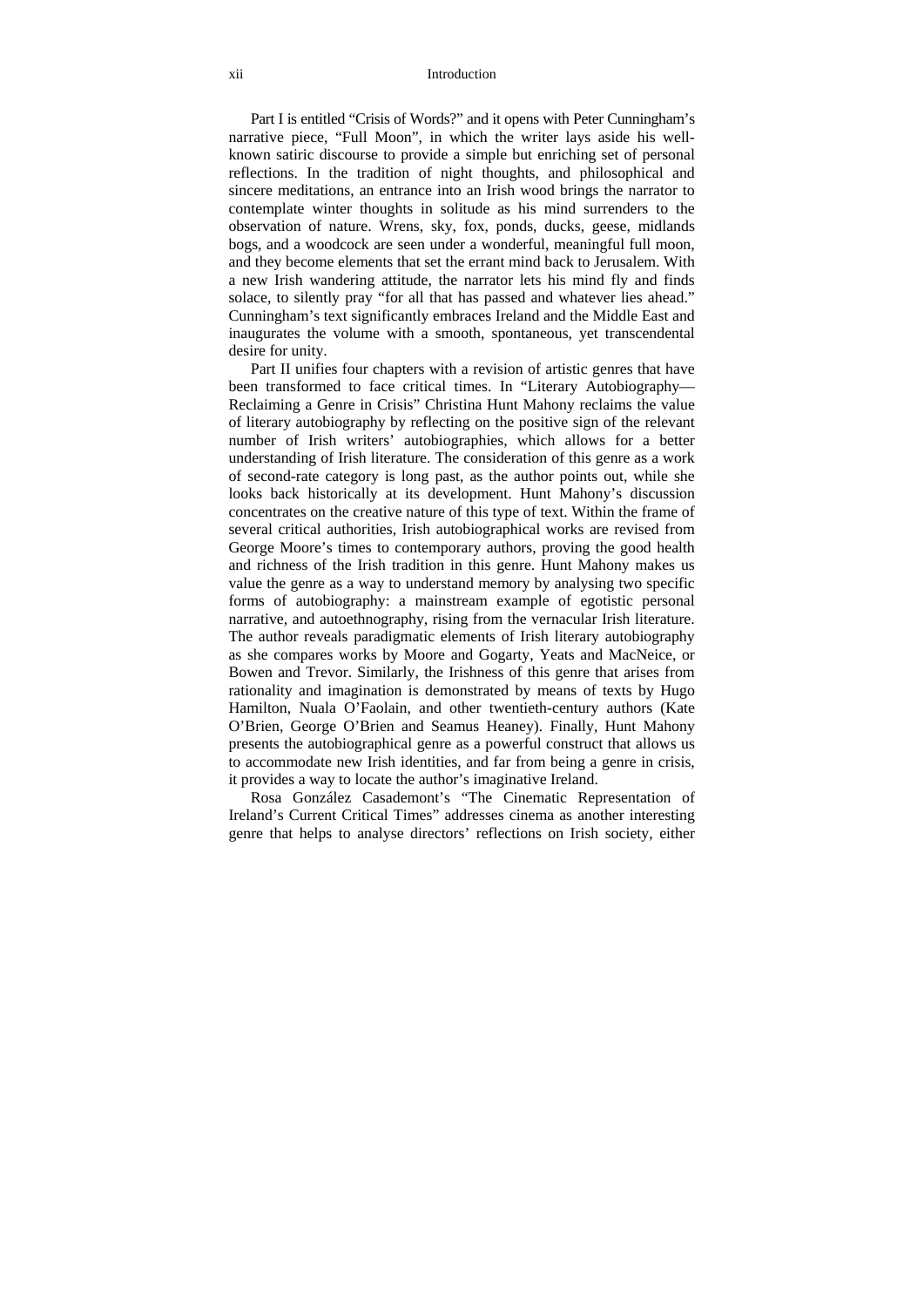visualising or avoiding the representation of critical times. The theoretical frame of the chapter covers metacinematic aspects of contemporary Irish cinema, taking as the point of departure Tara Brady's comment on the avoidance of social observations in Irish movies. The chapter offers a close look at *The Tiger's Tail* (Boorman 2006), at boom-time Ireland, and comments on the successful post-Celtic Tiger, darkly comic thriller, *The Guard* (McDonagh 2011). González Casademont discusses the effectiveness of Irish cinema to engage with national predicaments in times of crisis through humour.

Part III focuses on critical times, starting with Beatriz Kopschitz Bastos's insights into the representation of Ulster in John T. Davis's successful documentary film work. In "An Alternative Ulster: Conflict and Reconciliation in the Film Work of John T. Davis", Kopschitz reveals the magic of the film work by Davis, describing the peculiar nature of his autobiographical films based on the documentarist nature of the director. His Ireland (his native Ulster) and his adopted America appear in fragments, revealing his attempt to come to terms with the guiltiness and liberation in the works discussed.

Shahriyar Mansouri's chapter, entitled "The Nationalist Mirage, and the Crisis of Irish Identity in the Modern Irish Novel", revises the modern Irish novel as a resistant narrative departing from the concept of metanational Irishness, constructed by the non-conformist political and sociocultural attitudes that arose from the crisis of the 1920s. In an attempt to revise the basis of modernism and modernity in Ireland, the author looks back at classic modernists such as Joyce, Beckett, or O'Brien and finds the trace of their dialectical positions in protagonists of later works by Deane, McGahern, McCourt, Doyle or McCabe that re-examine the past with a critical voice. Mansouri's analysis focuses on the figure of the protagonist to prove the development of the Irish novel as a radical form through which to perceive the socio-cultural and psycho-social characteristics of the individual.

The last chapter of this section is "Deirdre Madden's Fiction at the Crossroads of (Northern-)Irish Politics, Art and Identity" by Marisol Morales Ladrón. The author proposes that Madden's novels can be classified into two main groups. On the one hand, we find the novels that deal in a more direct or indirect way with how female characters are affected by Northern Irish politics. On the other hand, Morales Ladrón argues that a number of Madden's novels are centred on the topics of identity, creativity, and the role of the artist in the modern world. Finally, the author presents *Molly Fox's Birthday* (2008) as the novel where Madden combines both topics—Northern Irish politics and the preoccupation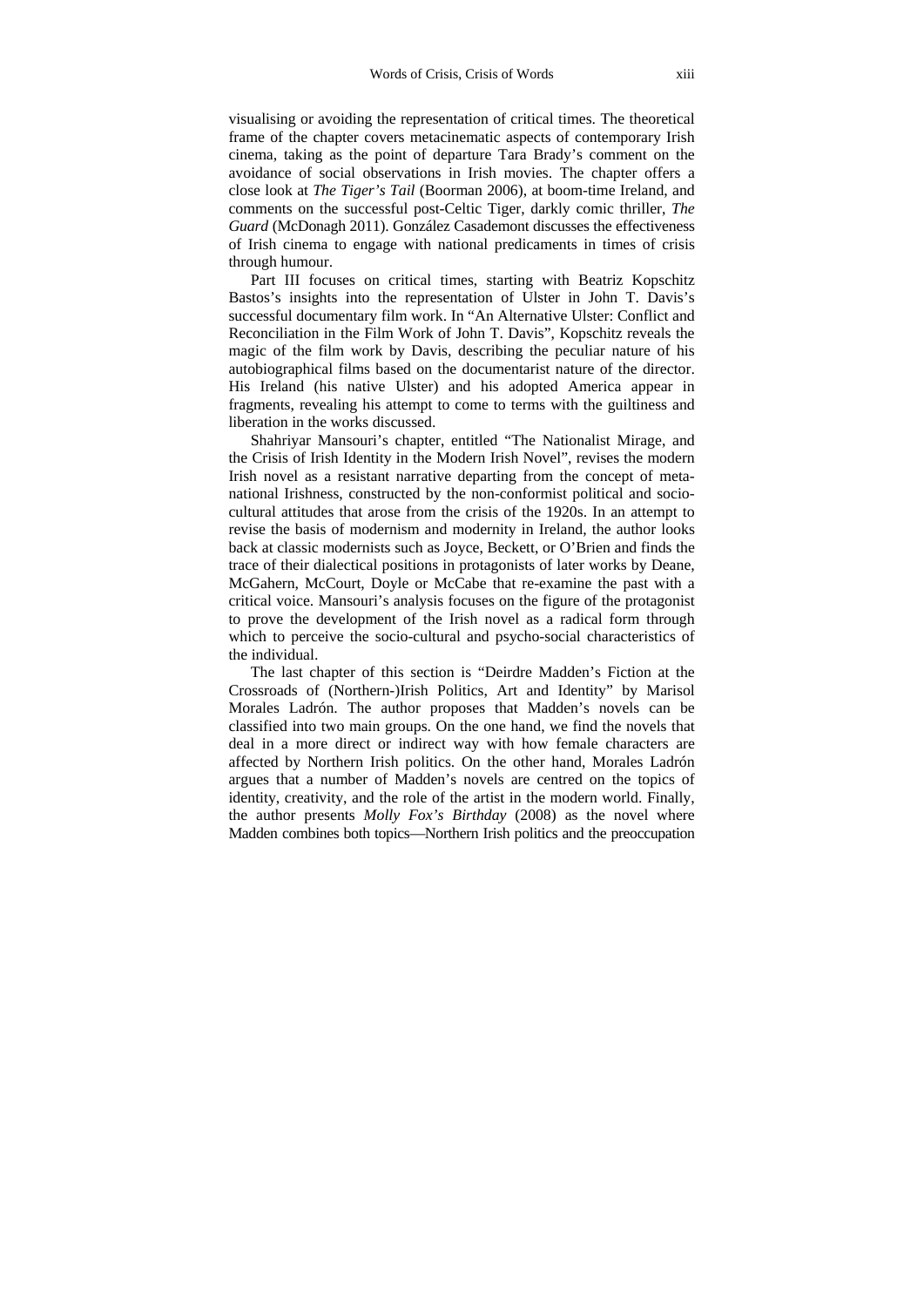with art and identity—into a single account that uses the presence of death as a recurrent theme that unifies Madden's literary production.

The chapters in part IV deal with the notions of dysfunction, anxiety and healing. In chapter seven, "Crisis and Dysfunction in the Irish Family: Dorothy Nelson's Fiction", Asier Altuna-García de Salazar explores dysfunctional families in Dorothy Nelson's fiction. The author examines how the image of the traditional Irish family imbued with religious and moral values stands as a placeholder for Irish identity and is challenged by the cases of dysfunctionality, where families suffer from oppression, violence, marital failure, abuse, and exclusion. Altuna-García de Salazar shows how Nelson's novels exemplify the need to revise and reassess the traditional pillars of Irish identity. Set in the 1980s, the novels are framed against a background where society at large has become aware of the problems that so-called "normal" families suffer from. However, the author proposes that, despite the level of dysfunctionality shown in the families depicted in Nelson's novels, they offer, at least in some cases, an opportunity to transcend and for healing.

The topic of healing continues in chapter eight, entitled "The Healing Power of Words in Jennifer Johnston's *Two Moons*", where Silvia Díez Fabre analyses Jennifer Johnston's novel *Two Moons*. Díez Fabre shows how this novel departs from earlier themes in Johnston's literary production—namely, the issues raised by conflictive national identities while still being centred on the search for identity through the world of families, the notion of motherhood and maternal sexuality. In her novel, Johnston makes use of words as a way of exploring the communication problems faced by her characters. The author proposes that Johnston uses words, in particular Shakespeare's *Hamlet*, to mirror the experiences of the mother characters and to offer a way towards healing in their life experiences.

Part V examines the topics of personal and national crisis. In chapter nine, "Handling Religious Crisis from the Deathbed: Quakers' Conduct Literature in Ireland towards the End of the Seventeenth Century", Antonio José Couso Liañez analyses Quaker conduct literature in this period to explore a personal religious crisis from the deathbed, though the letter written by an Irish Quaker, Joseph Sleigh, on his deathbed in 1683. The late seventeenth century was a period of persecution for this dissenting religious group and, as the author shows, the letter presents a way of confronting not only the religious crisis of the period, but also a much more personal crisis due to Sleigh's approaching death. Couso Liañez examines how this type of conduct literature serves a double purpose, both in the private sphere of the family, and in the public sphere,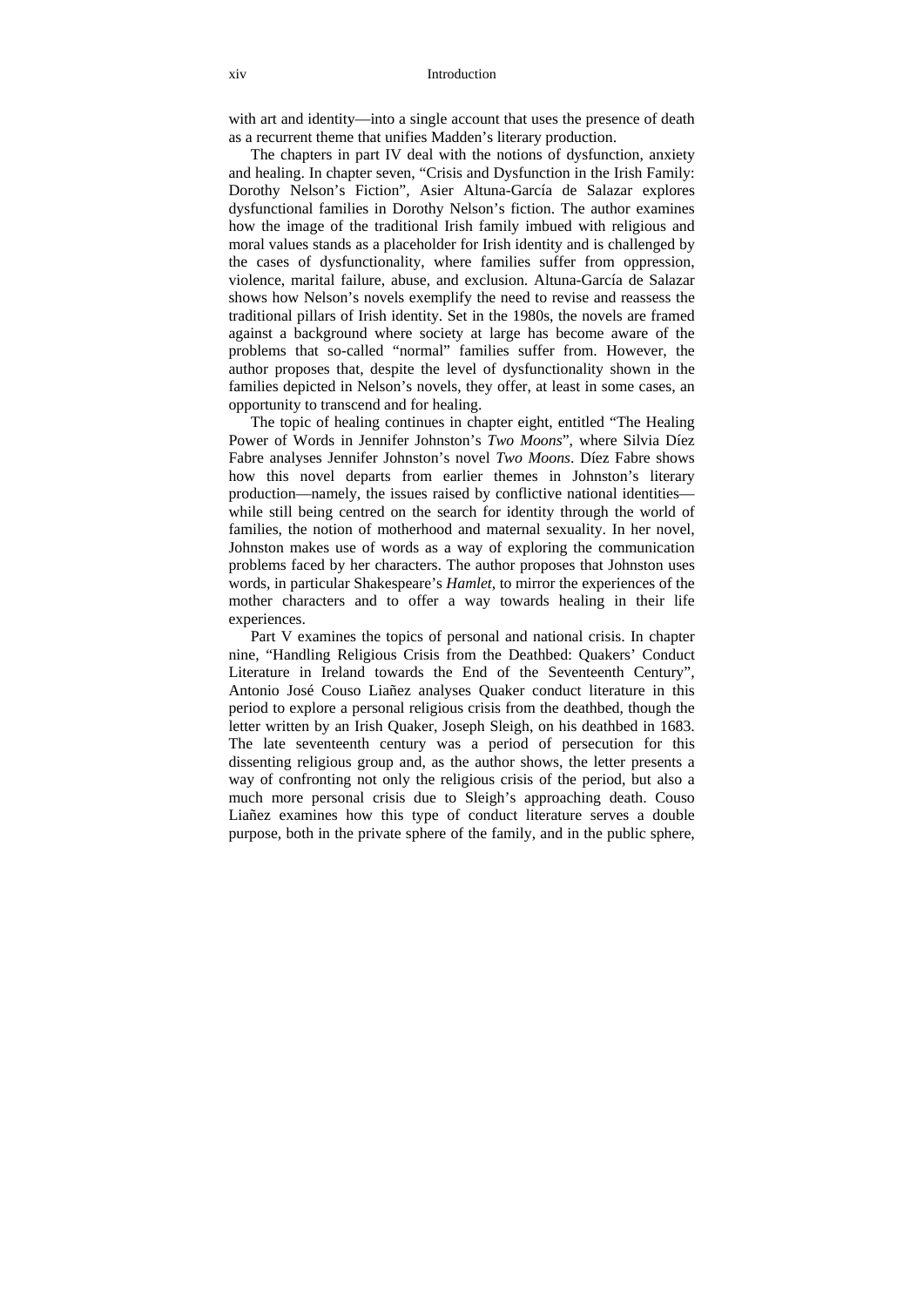as an illustration of appropriate conduct and as an instrument of spiritual guidance and religious education. As the author shows, Sleigh's letter, which is ultimately meant as a conduct manual for his children in a time of crisis, allows for instructional purposes while being imbued with a sermon-like quality that presents the letter as an optimal text for printing, thereby extending its use to the public sphere.

In chapter ten, Purificación García Sáez studies Brontë's *Wuthering Heights* with the backdrop of the national crisis created by the Great Famine of the mid-nineteenth century in "The Irish Trace and the Famine in *Wuthering Heights*." She proposes the possibility of considering Heathcliff, whose real background is truly a mystery, as a representative of the hungry, impoverished Irish immigrants who survived in the streets of Liverpool. García Sáez goes on to show how Brontë's knowledge regarding the legal issues surrounding the inheritance of land and property —along with the assumption of a similar knowledge in the audience of her time—helps to explain the means through which Heathcliff obtains revenge on those who wronged him by ultimately gaining possession of all the land, at a time where land ownership meant social prestige and was equated to wealth, status, and power.

The last chapter of this section, "*Volunteers*, Brian Friel's Answer to a Time of Crisis", analyses how Brian Friel uses his play *Volunteers* as a way to respond to the times of crisis. In this chapter, María Gaviña Costero defends Friel, who seems to propose that laughter is the only rational reaction to the inherent and essential reality of human violence. Premiered in 1975, *Volunteers* appeared at a time of national crisis where the "Special Powers Act" resulted in the imprisonment of many Northerners suspected of terrorism, while, at the same time, the economic situation was making the Republic evolve towards a capitalism devoid of sensibility and heart. Friel sets his play in an archaeological site, using it as a way of showing the connection between the past and the present. The play shows the recurrent theme of violence, from the violent death encountered by the found skeleton, to the presumed violent death, at the hands of their prison mates, that awaits the prisoners that have "volunteered" to work in the site. The play ultimately reflects Friel's position against any type of established power, even that of the IRA over the Irish, in a similar way to that of his previous play, *The Freedom of the City*, which denounced Britain's established power.

Part VI includes two chapters addressing critical humour from different perspectives. In the chapter entitled "Walter Starkie and the Easter Rising: Facing History with Humour", Verónica Membivre explores how humour becomes the lens through which Walter Starkie envisioned and commented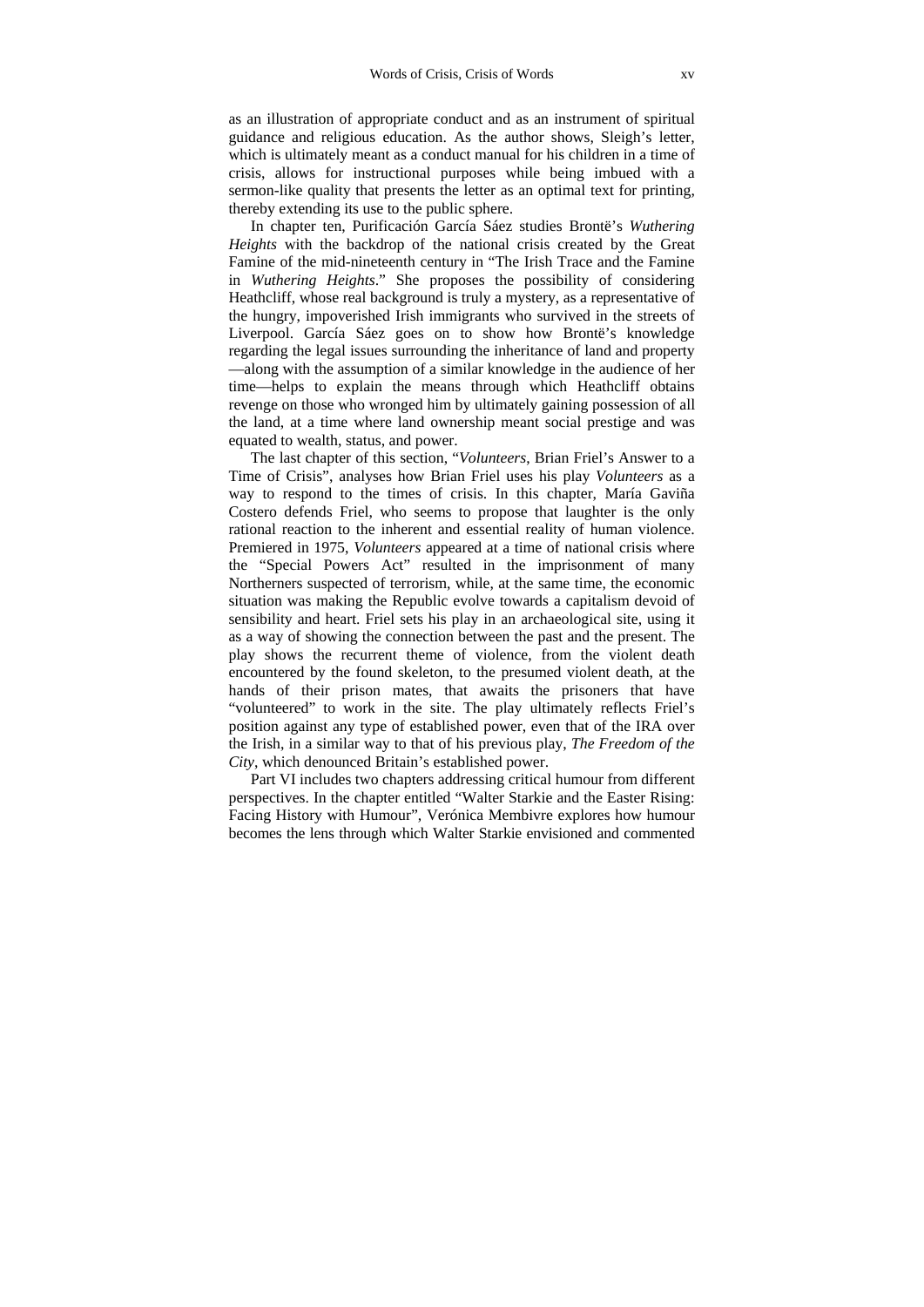#### xvi Introduction

on the forceful events around the Easter Rising in 1916. Membivre points out that the Irish author relied on parody and sarcasm for his account of the rebellion, as evidenced by many of the stories of his autobiography, the text analysed in the chapter. Thus, the way in which the anecdotes are narrated by the author, his friends, or colleagues, leads Membivre to conclude that Starkie demonstrated how, even when immersed in tragic circumstances, Irish people have been able to face difficulties with a witty sense of humour, thus helping them to cope with the future in a more optimistic way.

The last chapter in this section is Munira H. Mutran's "Comic Catharsis in Mark Doherty's *Trad*", where, as in the previous case, comedy is revealed as a practical tool to tackle difficult times. On this occasion, Mutran examines the comic elements present in Doherty's play insofar as, according to the author of the chapter, the elements play an essential role when approaching the different personal crises, mostly in terms of the father/son relationship that the text largely deals with. By starting with a short overview of comedy as a genre and its different manifestations in the early twentieth-century Irish literary tradition, Mutran points out the lack of more contemporary productions in this genre, which *Trad* seems to counterweigh. A great deal of absurdity, verbal games, distorted dialogues and the introduction of picaresque figures contribute to the articulation of humour, which produces, as Mutran concludes, a cathartic effect of liberation.

Part VII concerns different aesthetic approaches to social crisis in modern and contemporary times and it opens with Paul Stewart's contribution, "Beckett from the Ruins: Crisis, the Social and *How It Is*." This chapter is a study of Samuel Beckett's novel, *How It Is*, in light of the issues of ethical challenge and human conditions delineated by the author in a radio broadcast entitled "The capital of the ruins." Stewart concentrates on the concepts of torture, pain, and relations with the Other that are articulated in the novel as archives of individual subjectification, represented by its two main protagonists, whose positions are thoroughly explored. Thus, the chapter ends with Stewart's interpretations of the debates that arise from the novel, mainly regarding the question of whether coercion, suffering, and even relations, are really necessary for the process of attaining subjectivity.

In chapter fifteen, "An Analysis of Modern Day Dubliners in Roddy Doyle's 'Recuperation'", Burcu Gülüm Tekin concentrates on the first short story in Doyle's collection, *Bullfighting* (2011). The concepts of adaptation as well as the Joycean understanding of paralysis and stagnation are brought to the fore by Tekin in her analysis. According to her, they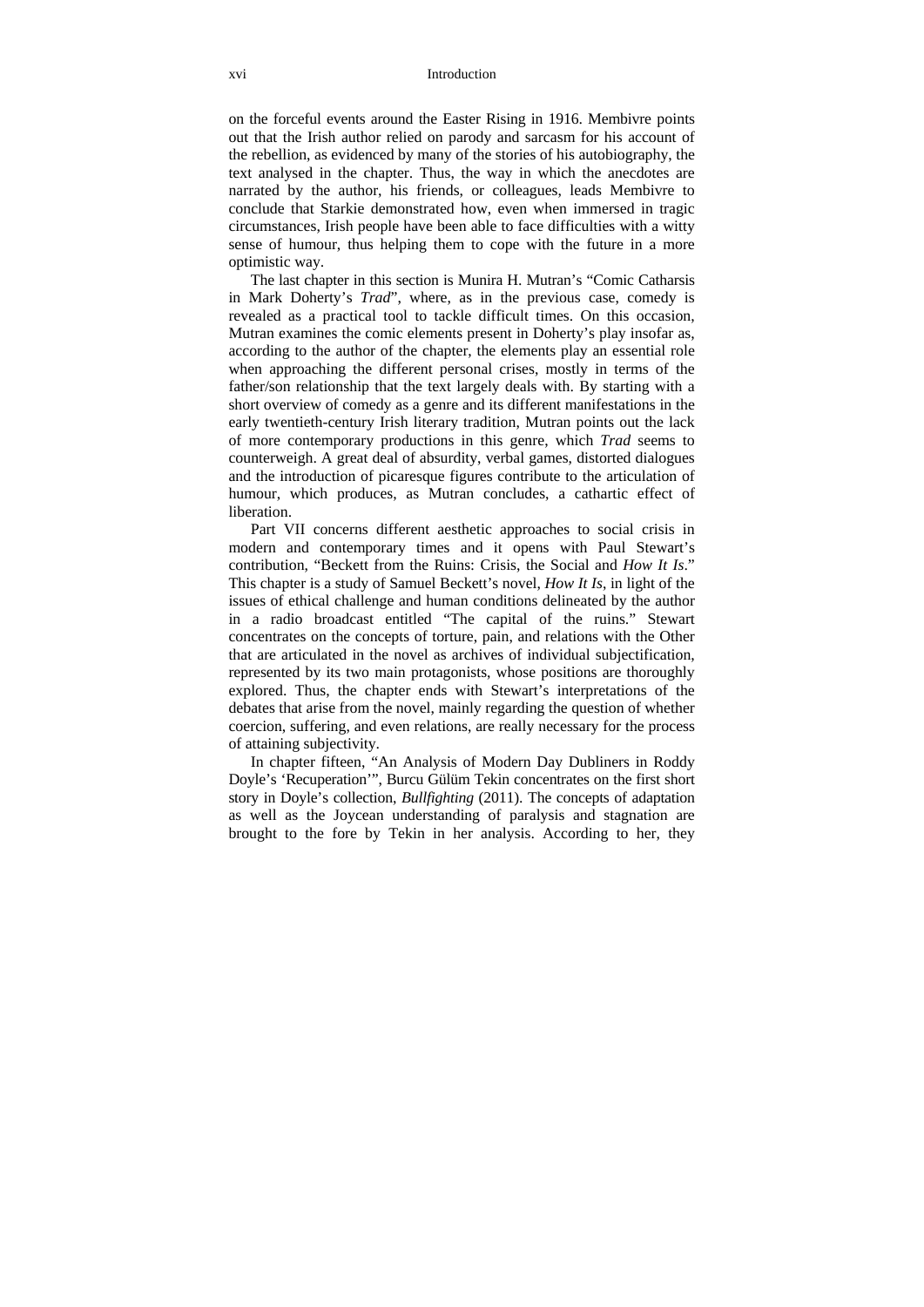encapsulate the reaction of the protagonist of Doyle's short story to the many cultural changes that Ireland has been dealing with since immigration and multiculturalism pervaded its contemporary social scene. Tekin explores the negative responses of the protagonist, a native Irishman, towards the new reality of his country, to which he seems not to adapt completely. Thus, the chapter concludes with Tekin's contention that the term "recuperation" in the title symbolises how individuals may not simply accept the transformation of the status quo, and that only small glimpses of hope can be grasped in the crisis of subjectivity that a cultural shift usually triggers.

The following chapter is "Ef/facing Critical Times: Dialectics of Forgetting and Remembering in Emer Martin's *Baby Zero*", by Aida Rosende Pérez. It provides a thorough analysis of a novel where, as defended by Rosende Pérez, the characters face or efface not only their individual crises, but also the communal traumas in which they participate. The connection between past and present and the use of memory to make sense of personal experiences become of major importance to understanding the family story portrayed in the text. For a family that has to deal with political suffocation, separation, and asylum seeking, forgetting figures is a key tool to overcoming trauma, although this process proves to be limited. In this light, Rosende Pérez's reading of the novel finally reveals that it is the process of remembering that brings the main characters symbolically together, as the action of retrieving the past eventually leads towards their liberation.

Finally, in chapter seventeen, entitled "Dark Twins and Black Cormorants: Migrant Others in Contemporary Irish Poetry", Pilar Villar-Argáiz examines the representation of the consequences of immigration in Ireland by four contemporary poets: Eavan Boland, Mary O'Malley, Paula Meehan and Michael O'Loughlin. In her analysis, Villar-Argáiz proposes that their writing demonstrates the adaptability of their aesthetic position to the shifting socio-cultural reality of the country, paying particular attention to the relation between the self and the Other. As evidenced in the various poems explored in the chapter, through their poetic approach to migration and cultural change, the poets reveal that a rethinking of the meaning of identity, belonging, and citizenship is possible, and indeed necessary for the creation of a new sense of community. By incorporating the elements brought about by the new multicultural and multiracial reality of Ireland, as the author of the chapter concludes, the poets insist on "empathetic identification" and they rearticulate the meaning of Irishness, for which the notions of alterity and difference now must be taken into consideration.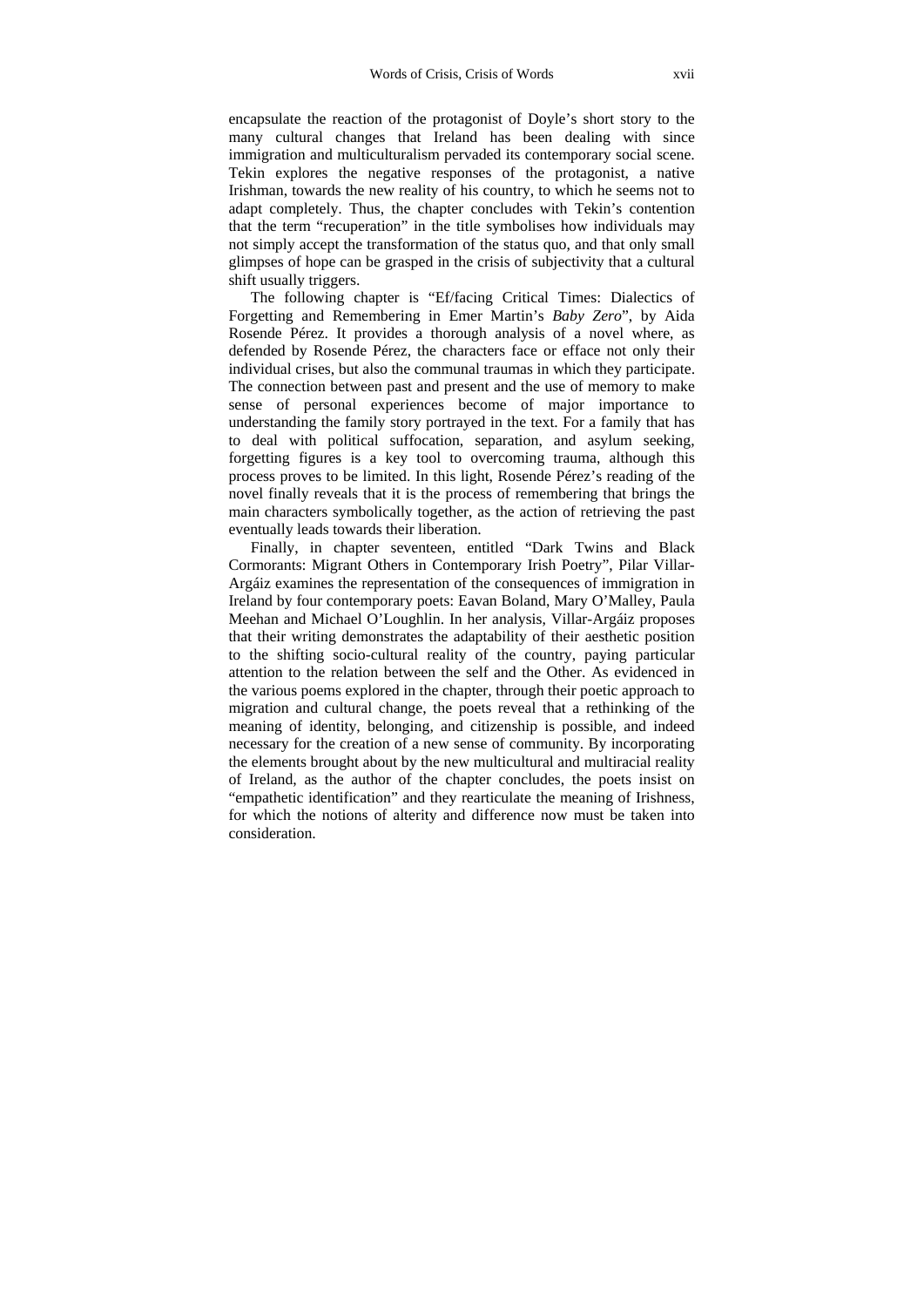The collection closes with Part VIII, "An Interview with Peter Cunningham", which was conducted by Juan Francisco Elices Agudo. In their conversation, the author and the interviewer raise a wide number of issues and controversies that are relevant in order to understand the past few decades of Irish history, mostly in relation to the collapse of the Celtic Tiger and its social consequences. In light of the many observations and critiques on these changes made by Cunningham in his recent novels, which are also mentioned in the interview, both the author and Elices Agudo comment on the way in which satire becomes a useful mechanism to assess the reality of the country. In this sense, Cunningham's literary models and some of the difficulties usually found when trying to publish satirical works in present-day Ireland are also discussed in the conversation.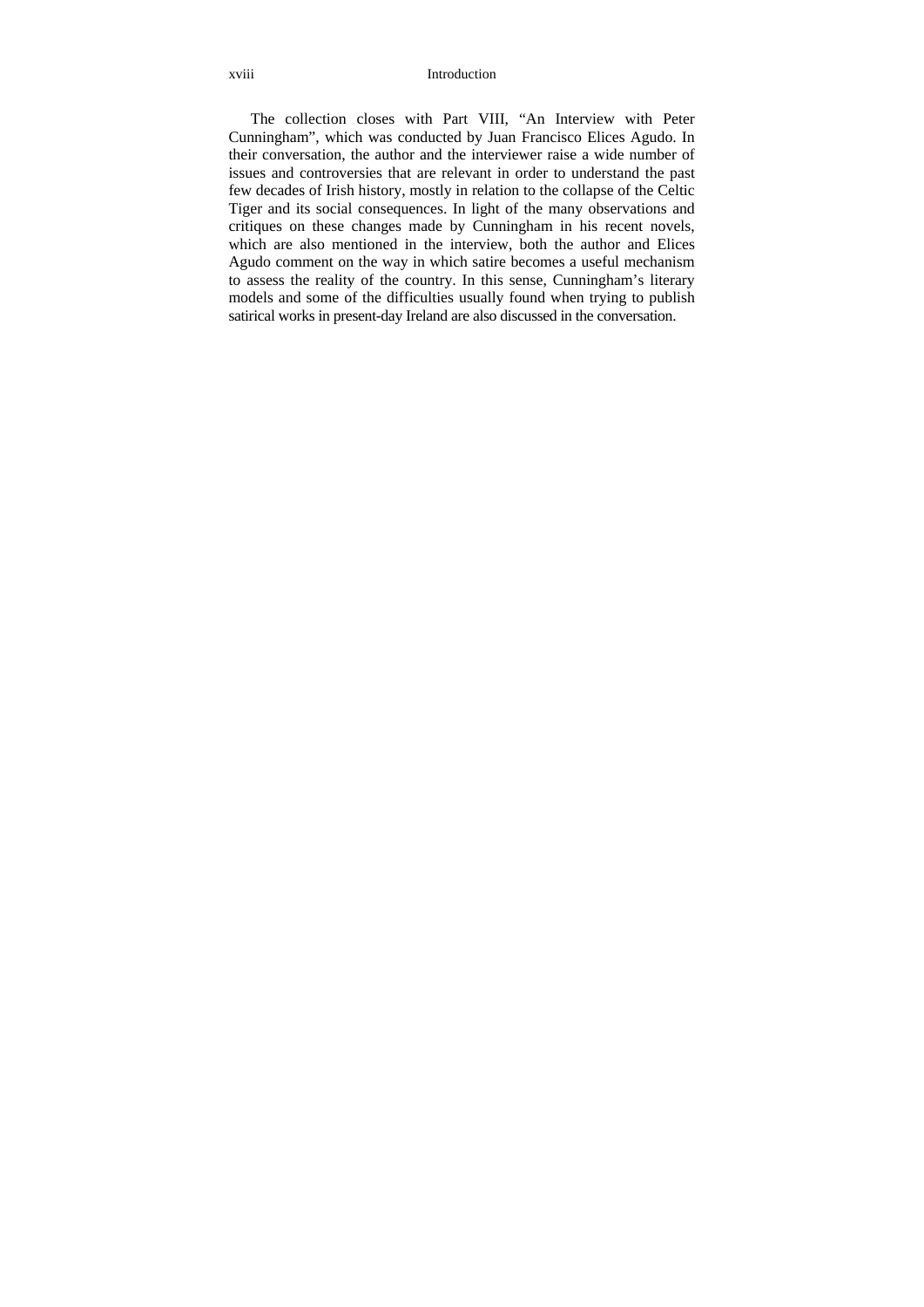## **PART I:**

## **CRISIS OF WORDS?**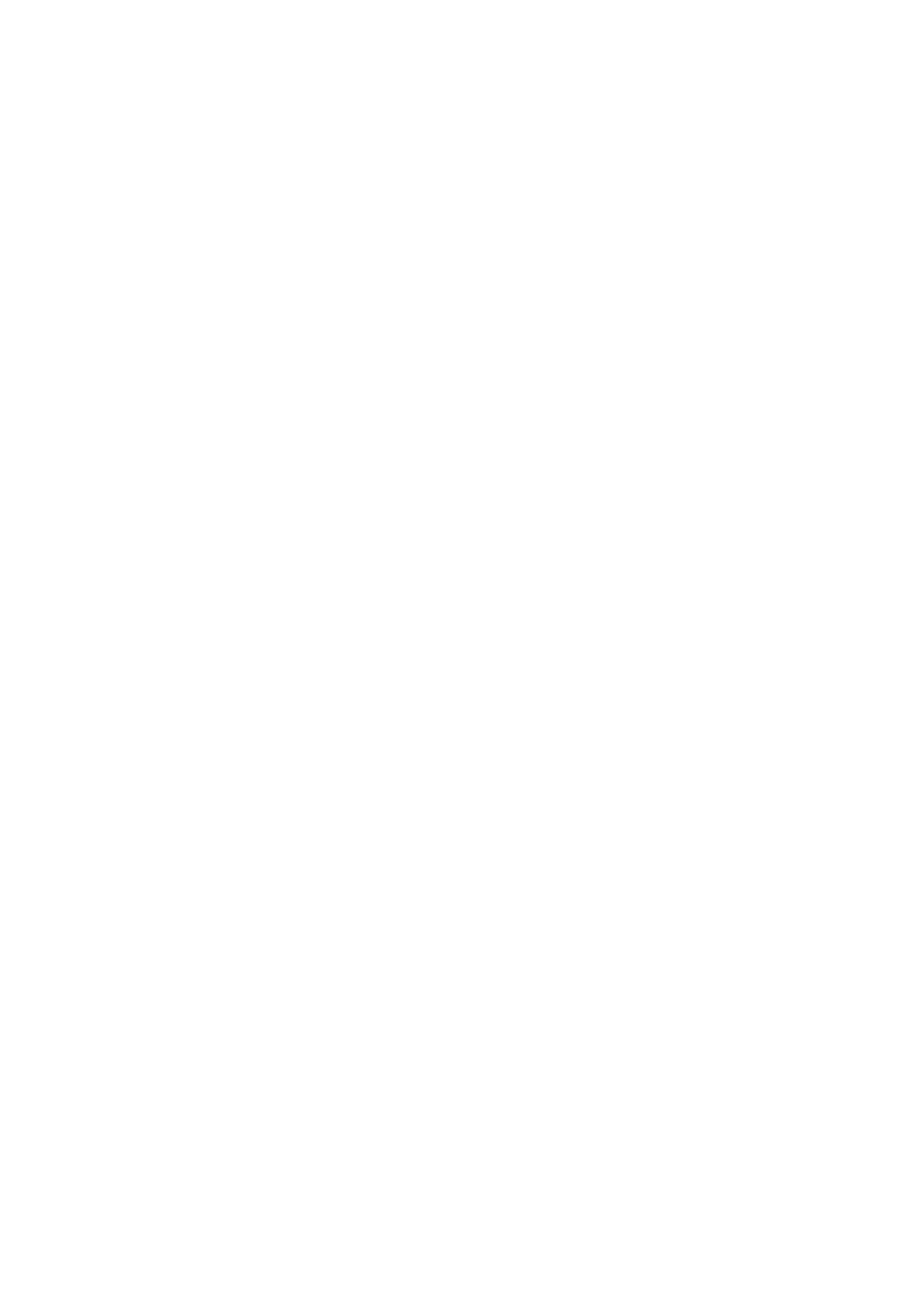### CHAPTER ONE

### FULL MOON

### PETER CUNNINGHAM

Recently one evening, when the moon was already up, I went out, climbed a gate and entered the wood. It was that time of a damp, midwinter's evening when the light is on the point of surrender and hibernation seems like a good idea.

And yet, it is only on the surface that the countryside looks so desolate. Beneath the trees, in the ankle-high leaf litter, some mushrooms were still glowing, and in a little grassy glade, I came across wrens skirmishing over the remains of a spider.

The wren's claim to be the king of all birds lies in his claim to have flown the highest of any bird, higher even than the eagle. The wren, of course, achieved this distinction by riding up into the sky unnoticed on the eagle's back and thereby winning—the kind of clever subterfuge that was approved of where I grew up.

The fresh track of a fox led me down through a glen to a pond where ducks were pirouetting on thin ice. Water hens rushed over and back on frozen lily pads, behaving like the most intellectually challenged species in all creation. High in the waning pink light, geese flew in a perfectly formed arrow, heading for the Shannon.

A week earlier, when I was in Jerusalem, I dreamed of being here. In the Middle East, the days were warm and sunny, the night skies embedded with stars. A new moon like a sickle hung over Bethlehem. Outside Jerusalem's Damascus Gate, I paused by a stall where an old Arab was selling *kanafa*, slices of shredded dough and cream cheese, smothered in syrup—a Palestinian favourite. As I tucked in and told the old man where I came from, he told me that on this exact spot in the year 34 A.D. the Christian martyr, Saint Stephen, was stoned to death by an angry mob.

I find the wood a good place for personal reflection, a bit of philosophy, a sprinkling of nostalgia and, even if you're a card-carrying atheist, a private prayer for all that has passed and whatever lies ahead. In these days of the Irish mid-winter, the valley of the River Jordan is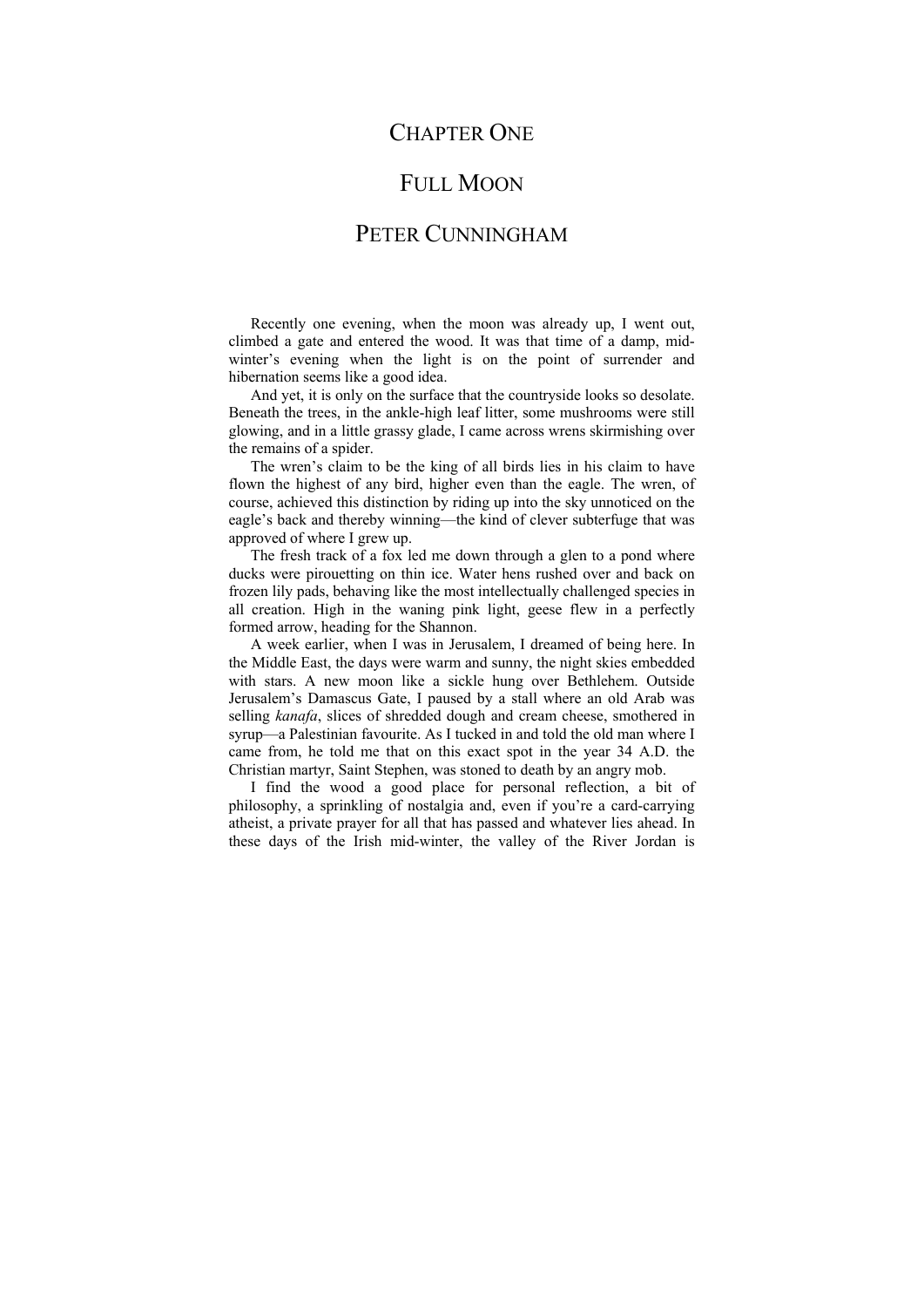producing apples and lemons, bananas, almonds and olives. Hardy lambs are bouncing around Bedouin encampments. Beyond Jericho, down along the shores of the beautiful but arid Dead Sea, the daytime temperature is 25 degrees.

As I climbed a ditch and headed back home, the heather had become invisible and the sun was plunging into the great midlands bogs. Snipe lay in the deep gripes, but when the weather turns cold, they will follow the geese to the coast. These little birds, like their cousins, the woodcock, make their journeys at night, using the stars to navigate. Their major journeys take place under a full moon.

The moon I saw for the first time over Bethlehem was nearly full. It shines on our cities and lakes, on the snipe and woodcock, on people like me out walking at night and on the Arab vendors outside Damascus Gate, uniting us all, whether we like it or not, in its clear, unflinching light.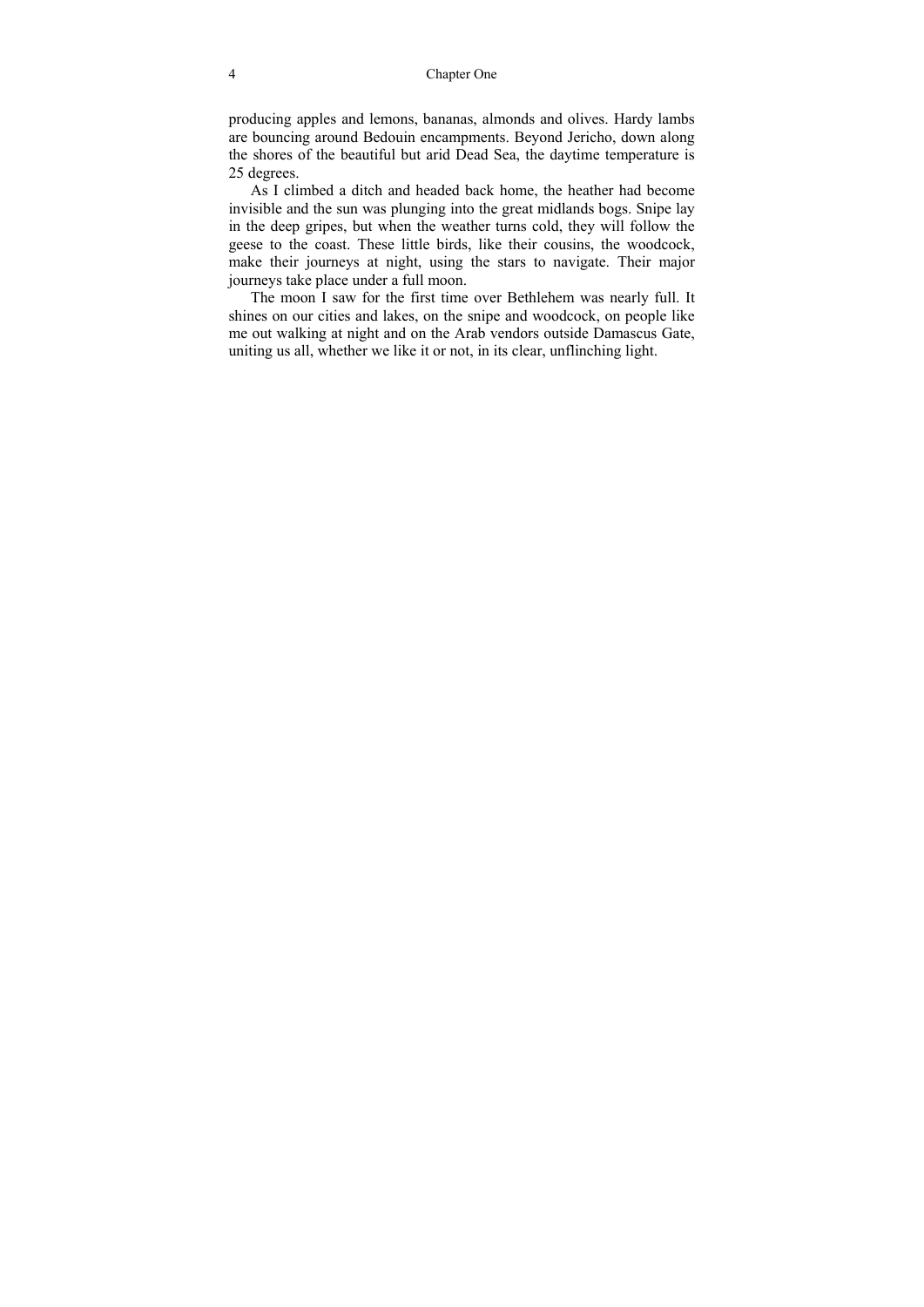## **PART II:**

## **GENRES FOR CRITICAL TIMES**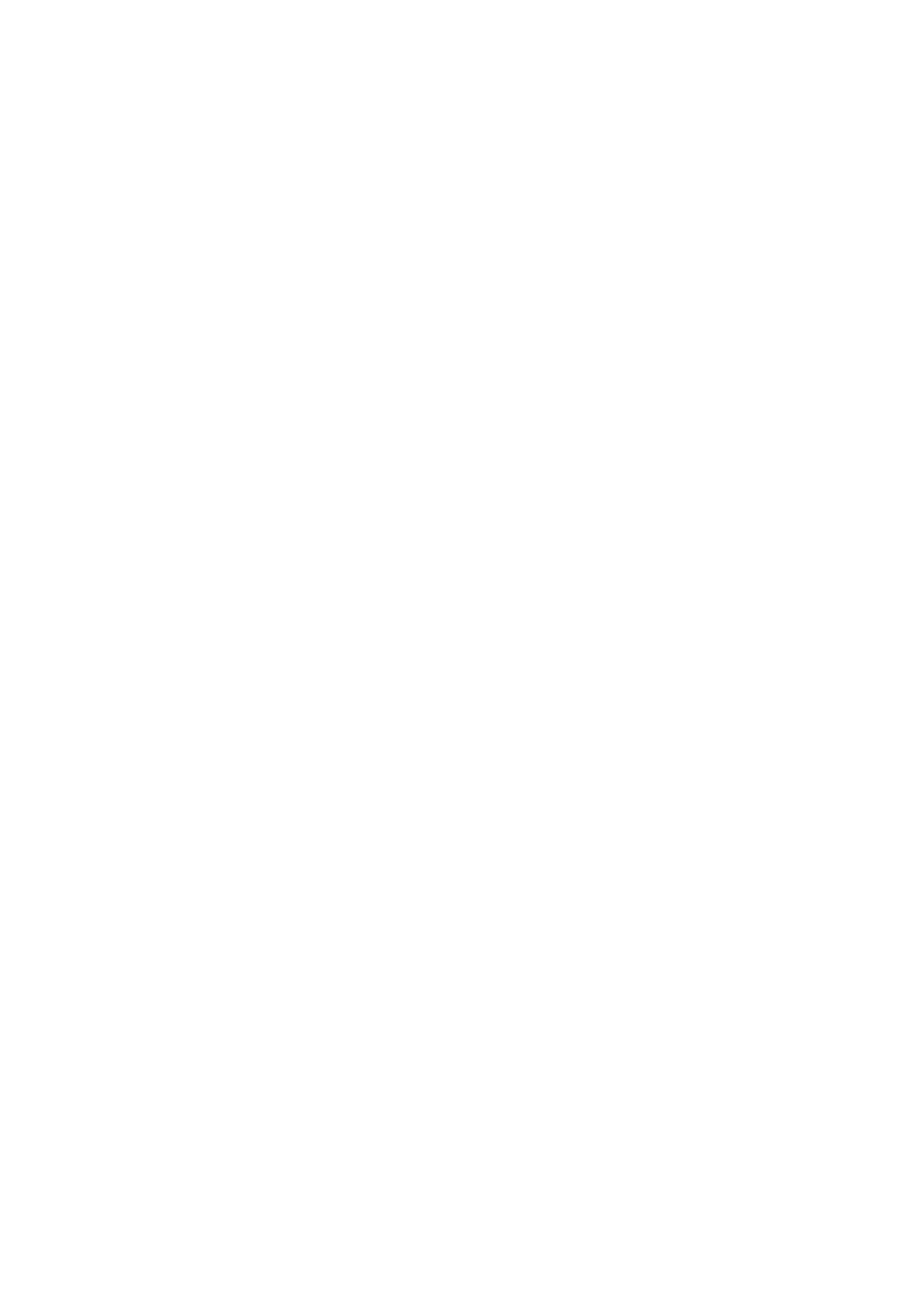### CHAPTER TWO

## LITERARY AUTOBIOGRAPHY: RECLAIMING A GENRE IN CRISIS

### CHRISTINA HUNT MAHONY

In Irish Studies today, we have got quite used to seeing an abundance of writers' autobiographies, which appear regularly from Irish and other publishing houses. The last two decades alone have seen the publication of autobiographical works by John Montague, Richard Murphy, Dermot Healy, Aidan Higgins, Ciaran Carson, Máire Cruise O'Brien, Michael Longley, Nuala O'Faolain, Seamus Heaney and others. But it is well for us to remember that this proliferation is something of a new phenomenon, and that the reception of these books is much more positive and central to our understanding of Irish literature now than it was even in the recent past.

Historically, autobiography was—in Ireland and elsewhere—very much cast in the role of a literary poor relation, a situation particularly true in the Anglophone world. The predominance of the New Criticism of the midtwentieth century, a pendulum swing against the Victorian predilection for the biographical and even the hagiographic, resulted in the downgrading or elimination of biography as a legitimate tool in the study of literature. These same New Critics considered autobiography far more tainted—at worst a corrupted genre, and at best an indulgence to be granted only to the great. Recent critics, more accepting of the form, still tend to be dubious about its legitimacy, so that at times it seems like a genre which has hardly ever enjoyed a period in which it has not been in crisis. Autobiography has been considered a restless or unruly genre, a piratical undertaking which makes raids on other genres in order to fulfil itself. A more subtle and accurate description focuses on the elusive quality of these literary documents.

Liam Harte (2007) has recently dubbed the form "the Cinderella genre"—indicating that it has been overlooked, neglected and marginalised never invited to the critical ball. Claire Lynch, in her 2009 study on the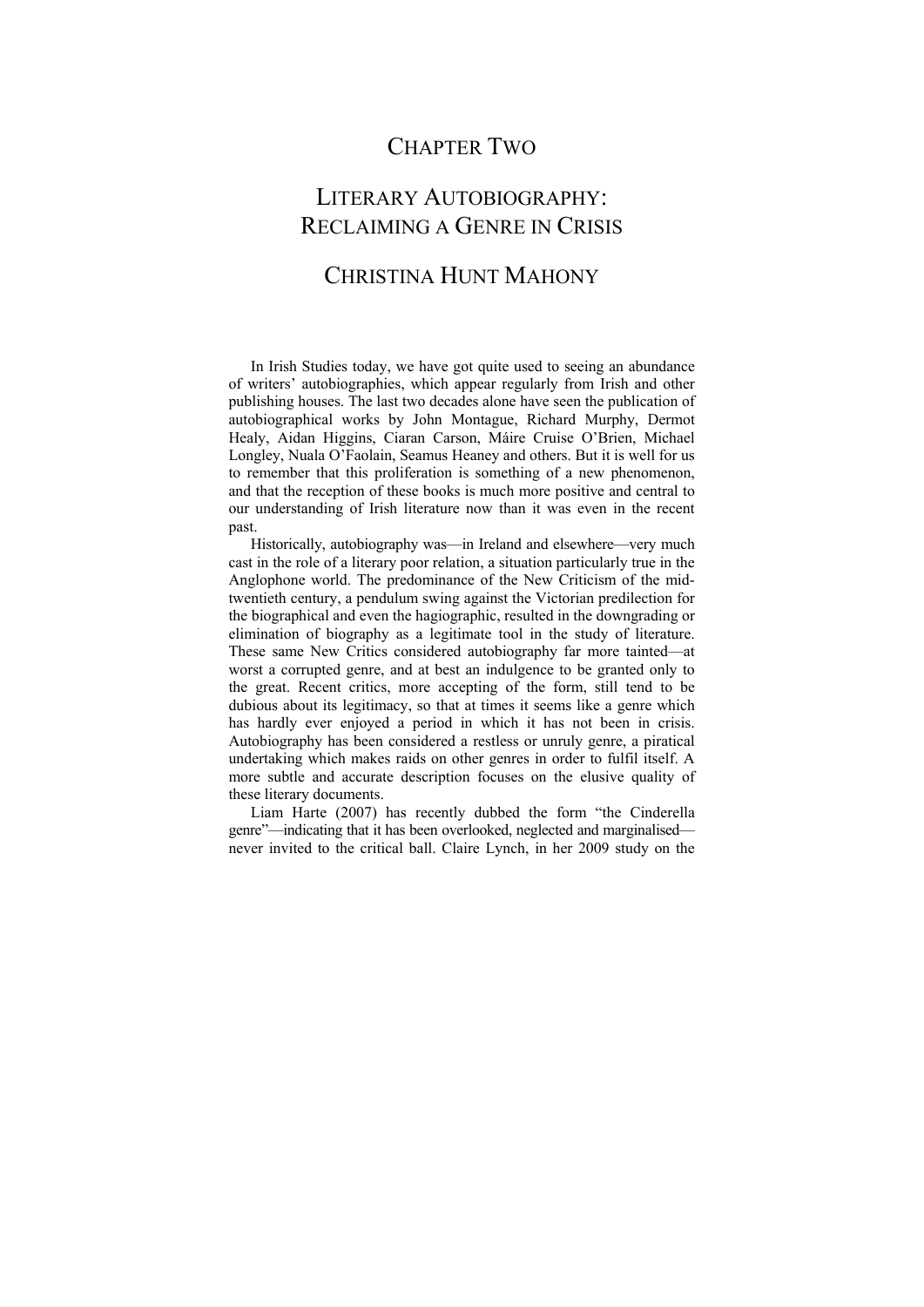#### 8 Chapter Two

subject, has carried this metaphor forward by observing that fairy tales and autobiographies do have a natural affinity. The fairy tale, writes Lynch, has a predilection for "people and things that appear to be one thing only to be revealed as another." Autobiography, she says, "is simultaneously drawn from both memory (for which read fact) and the imagination (its fictive element)"—and this duality in autobiography at times can reveal elements of a writer's hidden identity, or a hidden agenda (2009, 7).

A prejudicial attitude toward autobiography has persisted for centuries —certainly since the appearance of Rousseau's *Confessions* which is generally considered the prototype of the modern literary genre and a great influence on all those examples written in English thereafter. In the nineteenth century, the genre enjoyed a limited vogue, and in the early twentieth century, despite the appearance of such prominent examples as Henry James' *A Small Boy and Others* and *Notes of a Son and Brother*, Robert Graves' *Goodbye to All That*, and Edmund Gosse's *Father and Son*, such work was always assessed outside conventional critical parameters, considered strictly as non-fiction, and always of peripheral interest—charming books, but nonessential—not at all on the same plane as creative work. It took the publication of Roland Barthes' groundbreaking autobiography in 1977 to assert that autobiography, like all forms of writing, was to be considered equally worthy of critical attention. Barthes' work (1975) signalled the deconstruction of a system which had long privileged poetry and drama, and later expanded its definitions to sanction newer prose forms like the novel and short story, to the exclusion of just about everything else. His autobiography was hailed as a post-modern advance in its erasure of the borders between fact and fiction and in its exploitation of the infinite possibilities of inclusion and omission and potentially sublime levels of subjectivity inherent in autobiography as form. Its epigraph insists, "[i]t must be considered as if spoken by a character in a novel" (1995, i). Now, like other venerable but previously excluded forms of writing such as history or biography, critics argued, autobiography must be recognised as creative construct, with the authorial "I" subject to interrogation.

However, James Olney, a pioneer in Anglophone literary autobiographical studies, has questioned Barthes's groundbreaking role, arguing that the Irish were there many decades before him. He instances the selfconsciously constructed autobiographical accounts of George Moore's notorious *Hail and Farewell*, and that of Oliver St John Gogarty's *As I Was Going Down Sackville Street*. In the preface to *Hail and Farewell*, Moore had written "for years I believed myself to be the author of *Hail and Farewell*, whereas I was nothing more than the secretary" (1985, 51)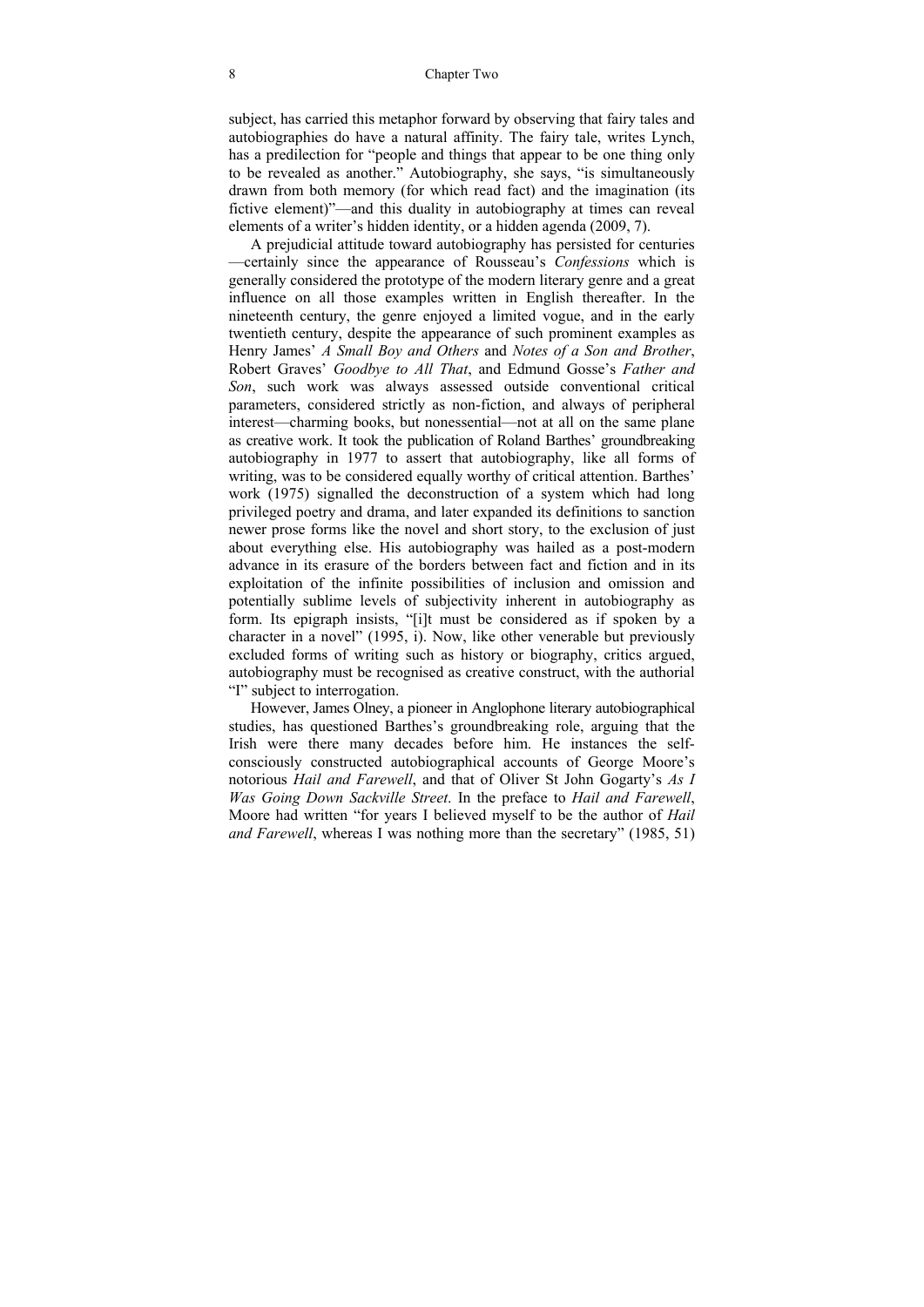and Gogarty, who had styled his work on Moore's model, gave his own book the knowing subtitle "*A Phantasy in Fact*," using the following epigram from Bishop Berkeley to introduce the volume—"[w]e Irishmen are apt to think something and nothing are near neighbors" (1937, 1968, ii). Thus Moore sidesteps responsibility for the content of his autobiography as though it were being dictated to him by a third party, while Gogarty disavows the veracity of the contents of his own book from the outset. These two examples of twentieth-century Irish literary autobiography, Olney argues, anticipate Barthes by many decades (1993, 110-1). This pair of Irish writers was truly postmodern *avant le mot*—fully aware of the artifice of autobiography and how that artifice could be put to good advantage.

Memory, the fundamental tool of the autobiographer, is more heavily reliant on received versions of experience—oral tales or written tropes than we like to believe. Writer's memories, like our own—those individual, unique and precious memories we all have—are often laced together from a pastiche of narratives we have heard or read elsewhere. Furthermore, if we take our cue from Olney, and see Moore and Gogarty's works as providing us with Irish ur-texts, we are subscribing to one of the hidden truths of literary autobiography—that when a writer pens an autobiographical work, particularly of book length, he or she does this mindful of established tropes. The autobiographer works within the framework of a distinct tradition as complex and compelling as that of other forms of writing. Writing literary autobiography outside a tradition is as impossible as setting out to write a novel without acknowledging those writers who have gone before them.

The case of Irish literary autobiography is of particular interest within the genre because its tradition is woven from two threads. The first is that of those mainstream English belle lettristic exemplars like James and Gosse. These works are in an egocentric tradition of personal narrative, with a concentration on the aesthetic development of a young man through his acquisition of family and community mores, formal education and life experience—a process not unlike the fictive tradition of the *kunstlersroman*. The second skein in this tradition derives from Irish vernacular literature and a form also referred to as autoethnography. The great island writers, including Peig Sayers, Thomás Ó Criomhthain and Mauris Ó Súillebháin, were not in possession of personal narrative models. Instead they produced autobiographies that placed the writer inexorably within a community and an era, concentrating on a unique and vulnerable way of life. This is typified by Ó Criomhthain's iconic refrain, rendered in English as "the like of us will never be again."<sup>1</sup> Regarding this dual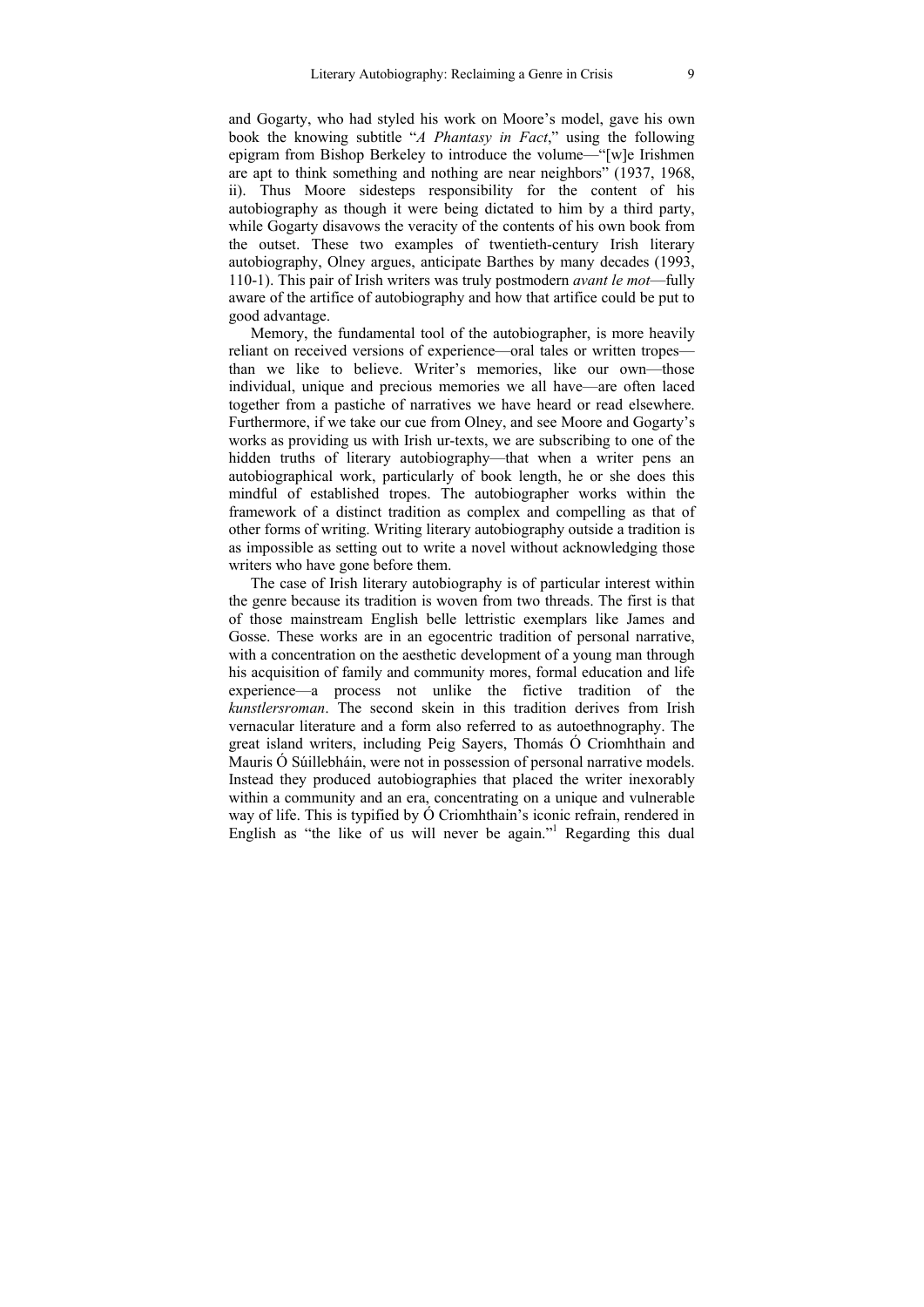autobiographical tradition, Liam Harte notes the inexorable shift in the twentieth century from the communal "we" of the Irish models, to the Anglophone "I" mode (2007, 6-13).

It is within the context of this combined genealogy then—of the dual traditions of the egocentric autobiography in English and that which, in the Irish-language, seeks to define the characteristics of an era and a people that one approaches some of the paradigmatic elements of Irish literary autobiography. The following discussion is limited to just two of its most prominent tropes—the writer's establishment of his imaginative home place and his authentication of his Irishness, and how each bears on the development of the person who will become the writer. Another paired set of autobiographies, Yeats' *Reveries Over Childhood and Youth*, and Louis MacNeice's *The Strings are False,* which contains an appendix echoingly titled "Landscape of Childhood and Youth" provide a useful starting point.

The recording of infant memories is the starting point of the fullest of literary autobiographies and is often characterised by tactile and other sensory responses that capture the pre-rational, pre-lingual state of early childhood. In Irish autobiography this feature can develop in memories linked to an identification of country, or nationality, particularly among writers who lived and wrote when Ireland became a state or when that event was a recent memory. Both Yeats and MacNeice remember being placed on an elder's knee and enjoying the view from a window. Yeats begins this segment of his reverie thus:

I remember sitting upon somebody's knee, looking out of an Irish window at a wall covered with cracked and falling plaster, but what wall I don't remember, and being told that some relation once lived there. (1914  $[1961]$ , 5)

This is not an unusual occasion, but one that connects the infant Yeats, immediately and significantly, not only to family lineage and status, but also to nation—to Ireland. One can quibble with such precocious memories, as Denis Donoghue does in his own autobiography, *Warrenpoint* (1991), in which he takes issue with Henry James' rather absurd assertion that when he was a two year old on someone else's knee travelling by carriage through the streets of Paris, he could distinguish the architectural periods of buildings seen through its window (1991, 28). Of more interest here, however, is that Yeats borrowed James' construct and it in turn would become something of an Irish trope.

MacNeice remembers bouncing on his father's knee on a train, looking out the window, while the elder MacNeice recited town names on the Belfast-Carrickfergus line—"Trooperstown, Greenisland, Jordanstown,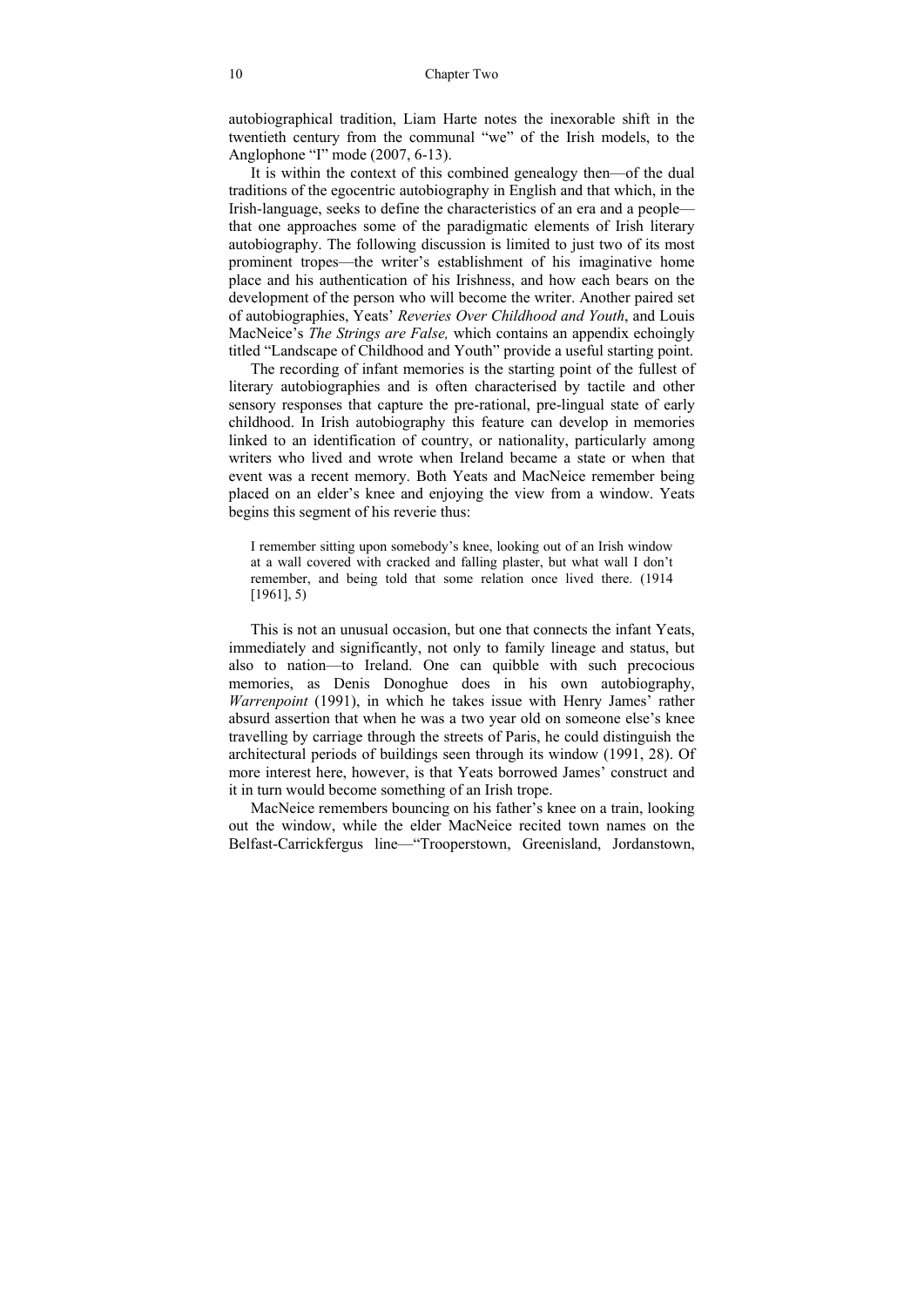Whiteabbey, Whitehouse, Greencastle, Belfast" (1965, 38). The recitation was just a game, but it functioned, like Yeats' reconstructed memory, as the kind of territorial act one encounters often in Irish autobiographical writing, and which is often linked to patrimony and nationality.

The writer's relationship with his father's lineage is linked in each text with each man's need to establish his Irishness, and then to hone that national identity into a regional and local identity, and this process is often fraught. Both these poets suffered at first from being the Irish boy in an English school, where each had first to establish his Irishness against Englishness. Yeats recalls being called a "Mad Irishman" in school, and recounts that he "was called names for being Irish, and had many fights and never, for years, got the better in any one of them; for I was delicate and had no muscles" (1914 [1961], 33). This anecdote, much longer in the text, is important to readers of Irish autobiography, as it was to Yeats, not as an autobiographical incident of school yard bravado, but because it was occasioned by the denigration of Yeats' Irishness. The slippage between fact and fiction, so much a feature of the genre as a whole, becomes apparent when we consider that Yeats was not in the slightest a delicate child.

MacNeice's experiences as a young boy alone in England also brought Irishness quickly into play, often comically or melodramatically:

At school of course I had begun by playing The Wild Irish Boy, although handicapped by the lack of the usual W.I.B. boasting matter; I could not ride a horse, I had never poached salmon, my background was pathetically suburban. But a boy at my prep school who lived in Dublin claimed to have been shot at by Countess Markiewicz, and I once travelled home in company with her daughters; at least I thought they were her daughters, at any rate they smoked. (1965, 222-3)

Here, MacNeice's gradual diminution of genuine claims to Irishness as perceived by others owes more to the adult poet's capacity for selfdeprecation, and his lingering awareness of his outsider status in Ireland, than it does to any boyhood perceptions. His writing about his Wild Irish Boy façade at the English school is relevant here because it is certainly influenced by passages in Yeats' *Reveries—*and we know that Yeats' influence on MacNeice was strong at this time because MacNeice had just published his book on Yeats (1940) immediately before embarking on the writing of his own autobiography.

Yeats remarks that in an English school, he experienced for the first time both "companionship and enmity" (1914 [1961], 33). Both he and MacNeice are engaged in brawls nearly instantly, and are equally